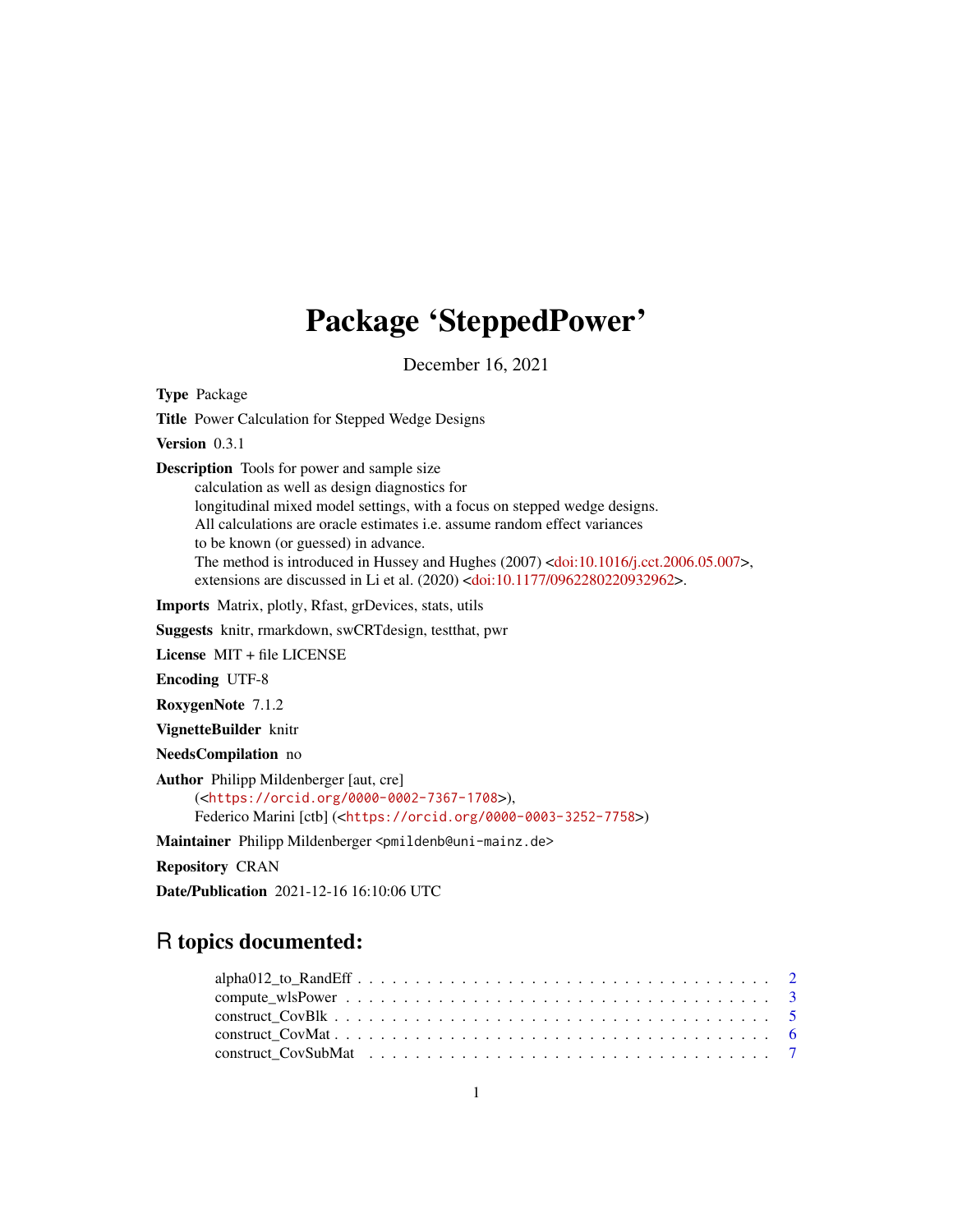<span id="page-1-0"></span>

| $-11$ |
|-------|
|       |
|       |
|       |
|       |
|       |
|       |
|       |
|       |
|       |
|       |
|       |
|       |
|       |
|       |
|       |

#### **Index** [25](#page-24-0)

alpha012\_to\_RandEff *Correlation structure: transform alpha to random effects*

# Description

Correlation structure: transform alpha to random effects

# Usage

```
alpha012_to_RandEff(alpha012, sigResid = NULL, sigMarg = NULL)
```
# Arguments

| alpha012 | A vector or a list of length 3. Each list element must have the same dimension.                              |
|----------|--------------------------------------------------------------------------------------------------------------|
| sigResid | Residual standard deviation on individual level. Either residual sd or marginal<br>sd needs to be specified. |
| sigMarg  | Marginal standard deviation on individual level. Either residual sd or marginal<br>sd needs to be specified. |

# Value

a list containing four named elements (possibly matrices): random cluster intercept 'tau', random time effect 'gamma', random subject intercept and residual standard deviation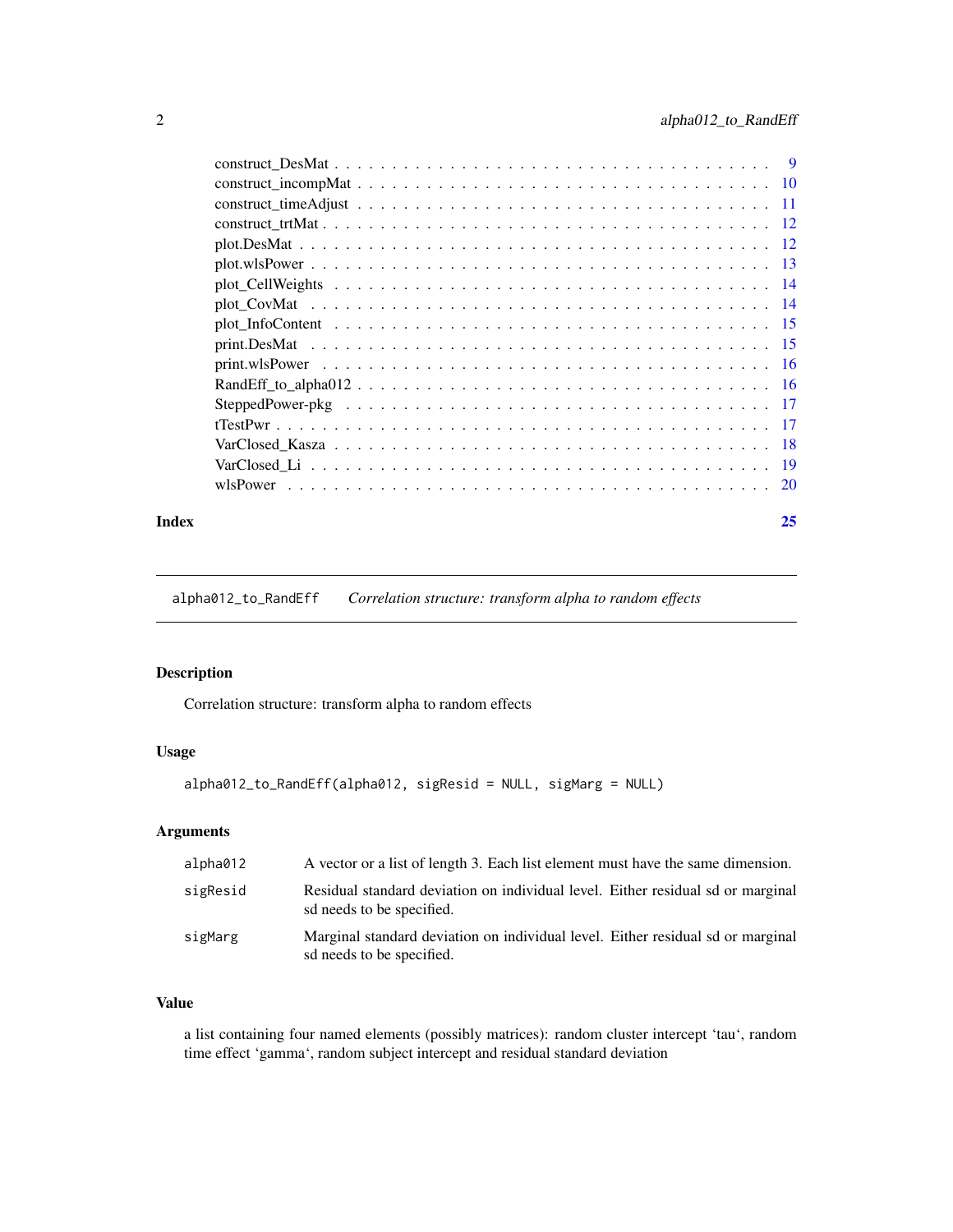<span id="page-2-0"></span>compute\_wlsPower 3

#### Examples

```
alpha012_to_RandEff(alpha012=c(.1,.1,.1), sigMarg=1)
alpha012_to_RandEff(alpha012=c(.1,.1,.1), sigResid=.9486833)
## The function is vectorised:
alpha012_to_RandEff(alpha012=list(matrix(c(0,.1,.1,.2), 2, 2),
                                  matrix(c(0,0,.1,.2), 2, 2),matrix(c(0,0,.2,.2) , 2, 2)),
                    sigMarg=1)
```
compute\_wlsPower *Compute power via weighted least squares*

#### Description

This function is not intended to be used directly, but rather to be called by 'wlsPower' - the main function of this package. It expects the design matrix as an input argument 'DesMat' and construct the covariance matrix (if not given as well). These matrices are used to calculate the variance of the treatment effect estimator which is then used to calculate the power to detect the assumed treatment effect.

#### Usage

```
compute_wlsPower(
 DesMat,
 EffSize,
  sigma,
  tau = \theta,
 eta = NULL,
 AR = NULL,rho = NULL,
  gamma = NULL,
 psi = NULL,
 N = NULL,CovMat = NULL,
  dfAdjust = "none",
  sig. level = 0.05,
  INDIV_LVL = FALSE,
  INFO_CONTENT = FALSE,
  verbose = 1)
```
#### Arguments

DesMat object of class 'DesMat'.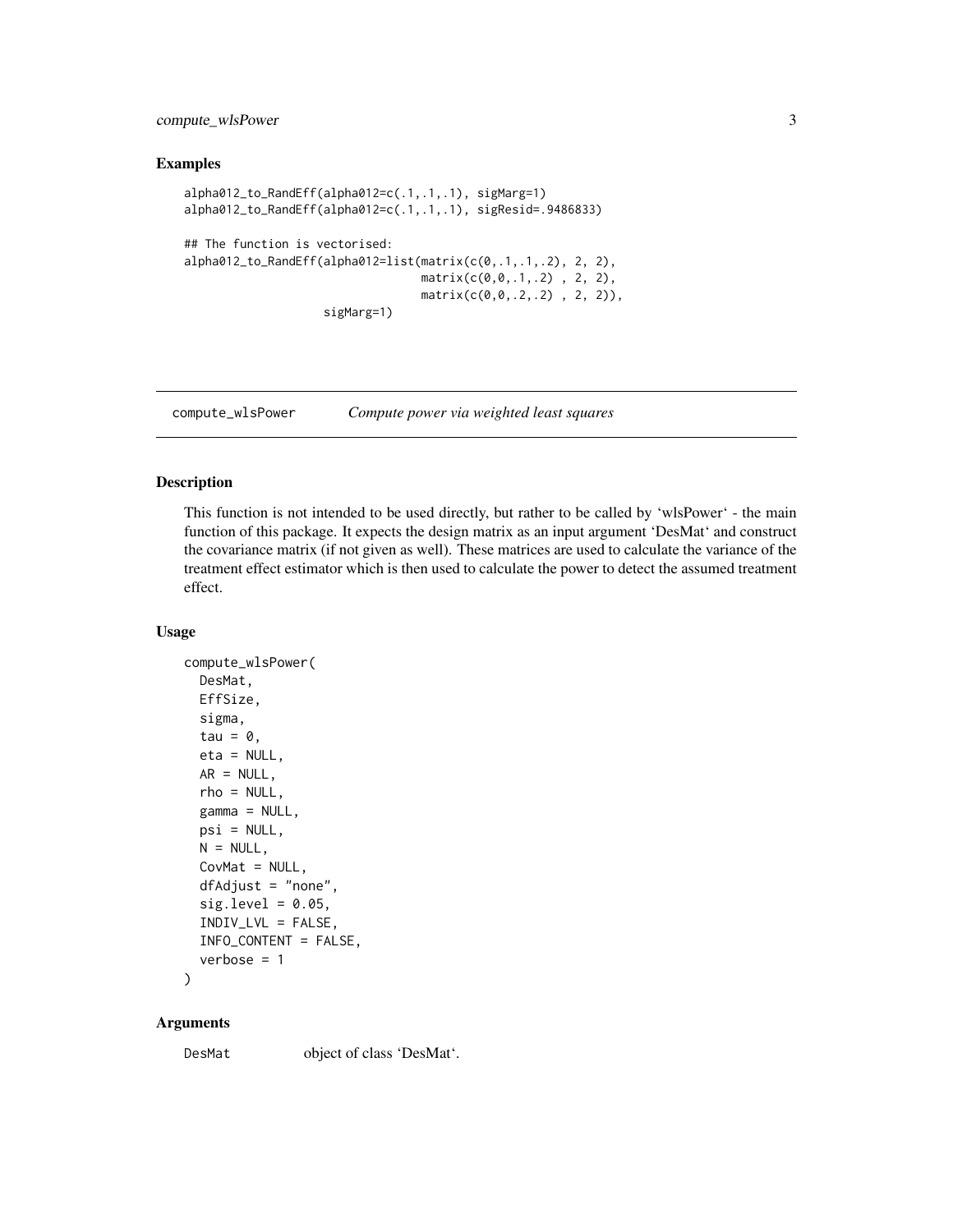| EffSize      | raw effect, i.e. difference between mean under control and mean under interven-<br>tion                                                                                                                                                                                                                                                                                                                                                             |
|--------------|-----------------------------------------------------------------------------------------------------------------------------------------------------------------------------------------------------------------------------------------------------------------------------------------------------------------------------------------------------------------------------------------------------------------------------------------------------|
| sigma        | numeric, residual error of cluster means if no N given.                                                                                                                                                                                                                                                                                                                                                                                             |
| tau          | numeric, standard deviation of random intercepts                                                                                                                                                                                                                                                                                                                                                                                                    |
| eta          | numeric (scalar or matrix), standard deviation of random slopes. If 'eta' is given<br>as scalar, 'trtMat' is needed as well.                                                                                                                                                                                                                                                                                                                        |
| AR           | numeric, vector containing up to three values, each between 0 and 1. Defaults<br>to NULL. It defines the AR(1)-correlation of random effects. The first element<br>corresponds to the cluster intercept, the second to the treatment effect and the<br>third to subject specific intercept. If only one element is provided, autocorrela-<br>tion of all random effects is assumed to be the same. *Currently not compatible<br>with 'rho'!= $0!$ * |
| rho          | numeric (scalar), correlation of 'tau' and 'eta'. The default is no correlation.                                                                                                                                                                                                                                                                                                                                                                    |
| gamma        | numeric (scalar), random time effect                                                                                                                                                                                                                                                                                                                                                                                                                |
| psi          | numeric (scalar), random subject specific intercept. Leads to a closed cohort<br>setting                                                                                                                                                                                                                                                                                                                                                            |
| N            | numeric, number of individuals per cluster. Either a scalar, vector of length<br>#Clusters or a matrix of dimension #Clusters x timepoints. Defaults to 1 if not<br>passed.                                                                                                                                                                                                                                                                         |
| CovMat       | numeric, a positive-semidefinite matrix with (#Clusters · timepoints) rows and<br>columns. If 'CovMat' is given, 'sigma', 'tau', 'eta', 'rho', 'gamma' and 'psi' as<br>well as 'alpha $\_0$ _1 $\_2$ ' must be NULL.                                                                                                                                                                                                                                |
| dfAdjust     | character, one of the following: "none", "between-within", "containment", "resid-<br>ual".                                                                                                                                                                                                                                                                                                                                                          |
| sig.level    | numeric (scalar), significance level, defaults to 0.05                                                                                                                                                                                                                                                                                                                                                                                              |
| INDIV_LVL    | logical, should the computation be conducted on an individual level? This leads<br>to longer run time and is mainly for diagnostic purposes.                                                                                                                                                                                                                                                                                                        |
| INFO_CONTENT | logical, should the information content of cluster cells be computed? The de-<br>fault is 'TRUE' for designs with less or equal than 2500 cluster cells, otherwise<br>'FALSE'. Ignored if 'verbose=0'.                                                                                                                                                                                                                                              |
| verbose      | integer, how much information should the function return? See also under<br>'Value'.                                                                                                                                                                                                                                                                                                                                                                |

The return depends on the 'verbose' parameter. If 'verbose'=0, only the power is returned If 'verbose'=1 (the default), a list containing power and the parameters of the specific setting is returned. If requested (by 'verbose'=2) this list also contains relevant matrices.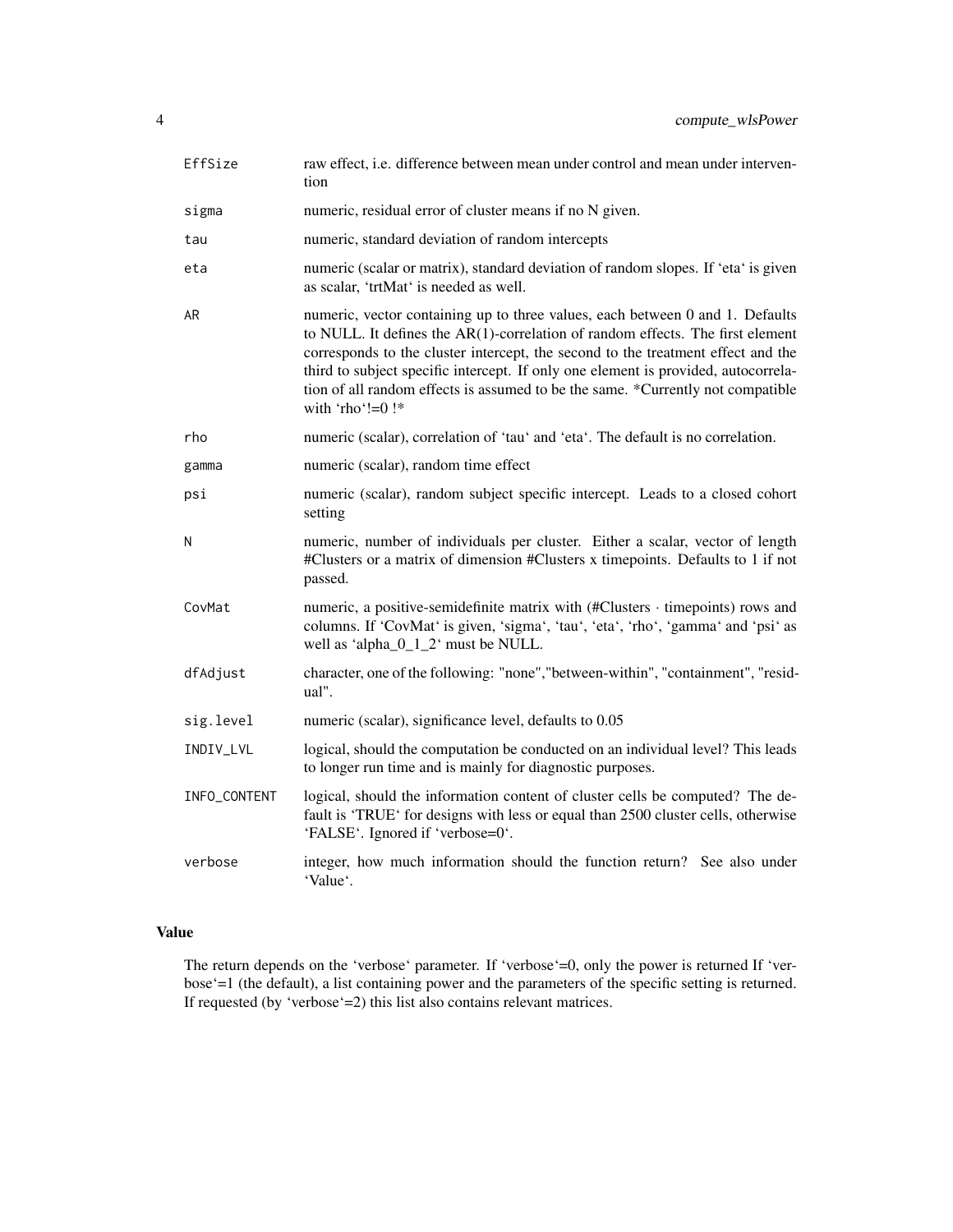<span id="page-4-0"></span>construct\_CovBlk *Construct a Single Block of the Covariance Matrix*

# Description

Constructs the covariance matrix for multiple measurements of the same cluster. This function is usually called by 'construct\_CovMat' and is not designed to be used directly.

# Usage

construct\_CovBlk(sigma, tau = NULL, eta = NULL, AR = NULL, rho = NULL)

# Arguments

| sigma | numeric (vector of length 'timepoints'), residual error                                                                                                                                                                                                                                                                                                                                                                                              |
|-------|------------------------------------------------------------------------------------------------------------------------------------------------------------------------------------------------------------------------------------------------------------------------------------------------------------------------------------------------------------------------------------------------------------------------------------------------------|
| tau   | numeric (vector of length 'timepoints'), standard deviation of random intercepts                                                                                                                                                                                                                                                                                                                                                                     |
| eta   | numeric (vector of length 'timepoints'), standard deviation of random slope                                                                                                                                                                                                                                                                                                                                                                          |
| AR    | numeric, vector containing up to three values, each between 0 and 1. Defaults<br>to NULL. It defines the $AR(1)$ -correlation of random effects. The first element<br>corresponds to the cluster intercept, the second to the treatment effect and the<br>third to subject specific intercept. If only one element is provided, autocorrela-<br>tion of all random effects is assumed to be the same. *Currently not compatible<br>with 'rho'!= $0!$ |
| rho   | numeric (scalar), correlation of 'tau' and 'eta'. The default is no correlation.                                                                                                                                                                                                                                                                                                                                                                     |

#### Value

a block of a covariance matrix, corresponding to intra-cluster covariance over time for one cluster

#### Examples

```
construct_CovBlk(sigma=rep(2,5), tau=rep(1,5))
construct_CovBlk(sigma=rep(2,5),
                tau=rep(.5,5), eta=c(0,0,1,1,1),
               AR=c(.5, 1))
```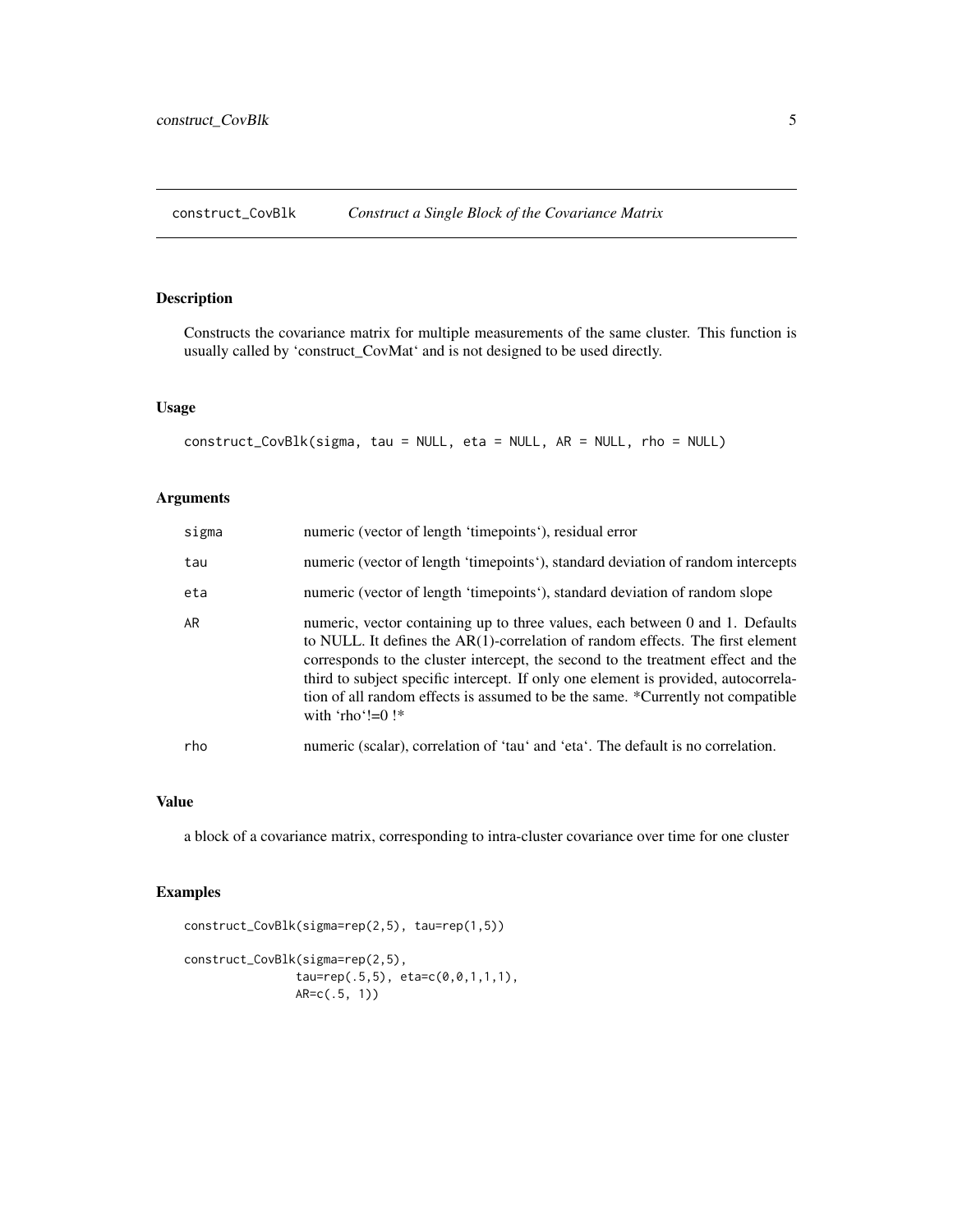<span id="page-5-0"></span>construct\_CovMat *Construct a Covariance Matrix*

# Description

constructs a (block diagonal) covariance matrix. This function calls 'construct\_CovBlk' (or 'construct\_CovSubMat' in case of repeated observations of the same individuals) for each block.

# Usage

```
construct_CovMat(
  sumC1 = NULL,timepoints = NULL,
  sigma,
  tau,
  eta = NULL,
 AR = NULL,rho = NULL,
  gamma = NULL,
  trtMat = NULL,
 N = NULL,CovBlk = NULL,
  psi = NULL,
  INDIV_LVL = FALSE
)
```

| sumCl      | total number of clusters                                                                                                                                                                                                                                                                                                                                                                                                                           |
|------------|----------------------------------------------------------------------------------------------------------------------------------------------------------------------------------------------------------------------------------------------------------------------------------------------------------------------------------------------------------------------------------------------------------------------------------------------------|
| timepoints | numeric (scalar or vector), number of timepoints (periods). If design is swd,<br>time points defaults to length $(Cl)+1$ . Defaults to 1 for parallel designs.                                                                                                                                                                                                                                                                                     |
| sigma      | numeric, residual error of cluster means if no N given.                                                                                                                                                                                                                                                                                                                                                                                            |
| tau        | numeric, standard deviation of random intercepts                                                                                                                                                                                                                                                                                                                                                                                                   |
| eta        | numeric (scalar or matrix), standard deviation of random slopes. If 'eta' is given<br>as scalar, 'trtMat' is needed as well.                                                                                                                                                                                                                                                                                                                       |
| AR.        | numeric, vector containing up to three values, each between 0 and 1. Defaults<br>to NULL. It defines the AR(1)-correlation of random effects. The first element<br>corresponds to the cluster intercept, the second to the treatment effect and the<br>third to subject specific intercept. If only one element is provided, autocorrela-<br>tion of all random effects is assumed to be the same. *Currently not compatible<br>with 'rho'!=0! $*$ |
| rho        | numeric (scalar), correlation of 'tau' and 'eta'. The default is no correlation.                                                                                                                                                                                                                                                                                                                                                                   |
| gamma      | numeric (scalar), random time effect                                                                                                                                                                                                                                                                                                                                                                                                               |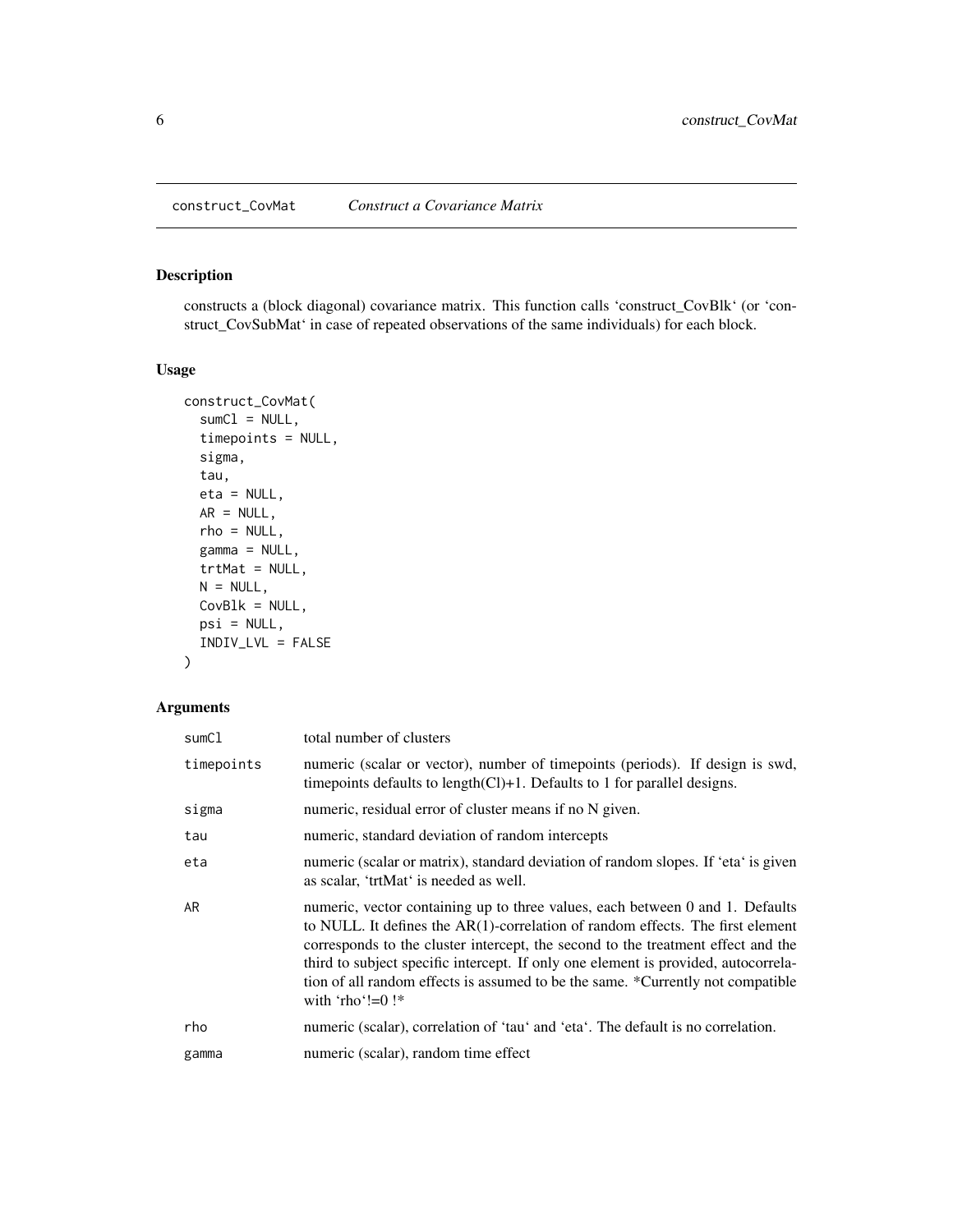<span id="page-6-0"></span>

| trtMat    | a matrix of dimension *#Cluster* x *timepoints* as produced by the func-<br>tion 'construct_trtMat', indicating the cluster-periods that receive interventional<br>treatment. Defaults to NULL. If trtMat is given, the arguments 'sumCl' and<br>'time points' are ignored (!). |
|-----------|---------------------------------------------------------------------------------------------------------------------------------------------------------------------------------------------------------------------------------------------------------------------------------|
| N         | numeric, number of individuals per cluster. Either a scalar, vector of length<br>#Clusters or a matrix of dimension #Clusters x timepoints. Defaults to 1 if not<br>passed.                                                                                                     |
| CovBlk    | a matrix of dimension *timepoints * x *timepoints *.                                                                                                                                                                                                                            |
| psi       | numeric (scalar), random subject specific intercept. Leads to a closed cohort<br>setting                                                                                                                                                                                        |
| INDIV_LVL | logical, should the computation be conducted on an individual level? This leads<br>to longer run time and is mainly for diagnostic purposes.                                                                                                                                    |

a covariance matrix

#### Examples

```
## Two clusters, three timepoints,
## residual standard error sd=3, random slope sd=1.
construct_CovMat(sumCl=2, timepoints=3, sigma=3, tau=1)
##
##
## ... with random slope as AR-1 process
construct_CovMat(sumCl=2, timepoints=3, sigma=3, tau=1, AR=.8)
##
##
## ... with sigma and tau variing over time and between clusters:
construct_CovMat(sumCl=2,timepoints=3,
                 signa=matrix(c(1,2,2,1,1,2),nrow=2, byrow=TRUE),tau=matrix(c(.2,.1,.1,.2,.2,.1),nrow=2, byrow=TRUE),
                 N=c(3,4))
```
construct\_CovSubMat *Construct a Block of the Covariance Matrix*

#### Description

Constructs the covariance matrix for multiple measurements of the same cluster if the same individuals are observed at all time periods. This function is not designed to be used directly.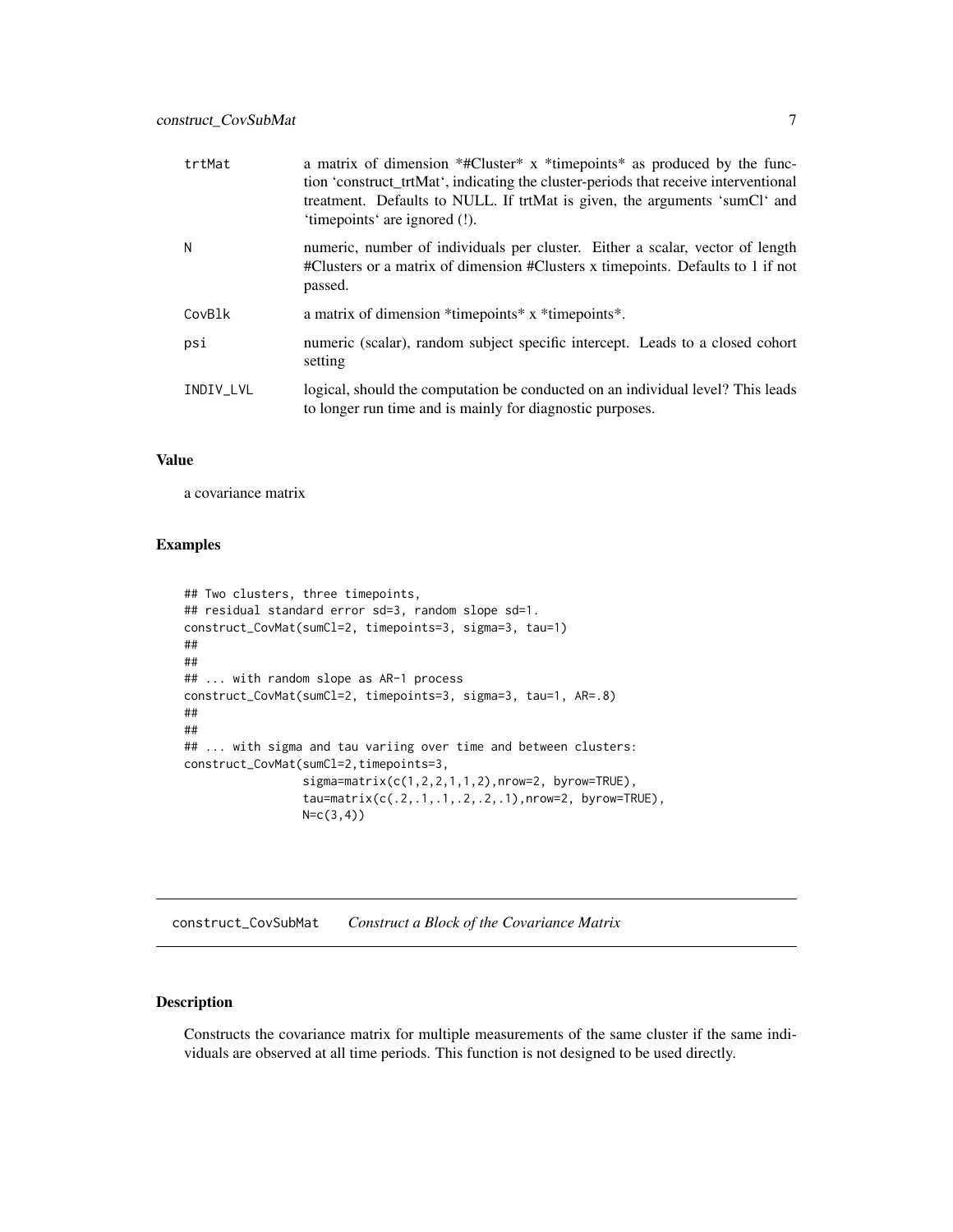# Usage

```
construct_CovSubMat(
 N,
  timepoints,
 sigma,
 tau,
 eta = NULL,
 AR = NULL,rho = NULL,
 gamma = NULL,
  trtMat = NULL,
 psi = NULL,
  INDIV_LVL = FALSE
\mathcal{L}
```
# Arguments

| N          | Number of individuals per cluster                                                                                                                                                                                                                                                                                                                                                                                                                   |
|------------|-----------------------------------------------------------------------------------------------------------------------------------------------------------------------------------------------------------------------------------------------------------------------------------------------------------------------------------------------------------------------------------------------------------------------------------------------------|
| timepoints | numeric (scalar or vector), number of timepoints (periods). If design is swd,<br>time points defaults to length $(Cl)+1$ . Defaults to 1 for parallel designs.                                                                                                                                                                                                                                                                                      |
| sigma      | numeric (vector of length 'timepoints'), residual error                                                                                                                                                                                                                                                                                                                                                                                             |
| tau        | numeric (vector of length 'timepoints'), standard deviation of random intercepts                                                                                                                                                                                                                                                                                                                                                                    |
| eta        | numeric (vector of length 'timepoints'), standard deviation of random slope                                                                                                                                                                                                                                                                                                                                                                         |
| AR         | numeric, vector containing up to three values, each between 0 and 1. Defaults<br>to NULL. It defines the AR(1)-correlation of random effects. The first element<br>corresponds to the cluster intercept, the second to the treatment effect and the<br>third to subject specific intercept. If only one element is provided, autocorrela-<br>tion of all random effects is assumed to be the same. *Currently not compatible<br>with 'rho'!= $0$ !* |
| rho        | numeric (scalar), correlation of 'tau' and 'eta'. The default is no correlation.                                                                                                                                                                                                                                                                                                                                                                    |
| gamma      | numeric (vector of length 'timepoints'), standard deviation of a random time<br>effect.                                                                                                                                                                                                                                                                                                                                                             |
| trtMat     | a matrix of dimension *#Cluster* x *timepoints* as produced by the func-<br>tion 'construct_trtMat', indicating the cluster-periods that receive interventional<br>treatment. Defaults to NULL. If trtMat is given, the arguments 'sumCl' and<br>'timepoints' are ignored (!).                                                                                                                                                                      |
| psi        | numeric (scalar), random subject specific intercept. Leads to a closed cohort<br>setting                                                                                                                                                                                                                                                                                                                                                            |
| INDIV_LVL  | logical, should the computation be conducted on an individual level? This leads<br>to longer run time and is mainly for diagnostic purposes.                                                                                                                                                                                                                                                                                                        |

#### Value

a block of a covariance matrix with two levels of clustering, corresponding to intra-cluster covariance over time for one cluster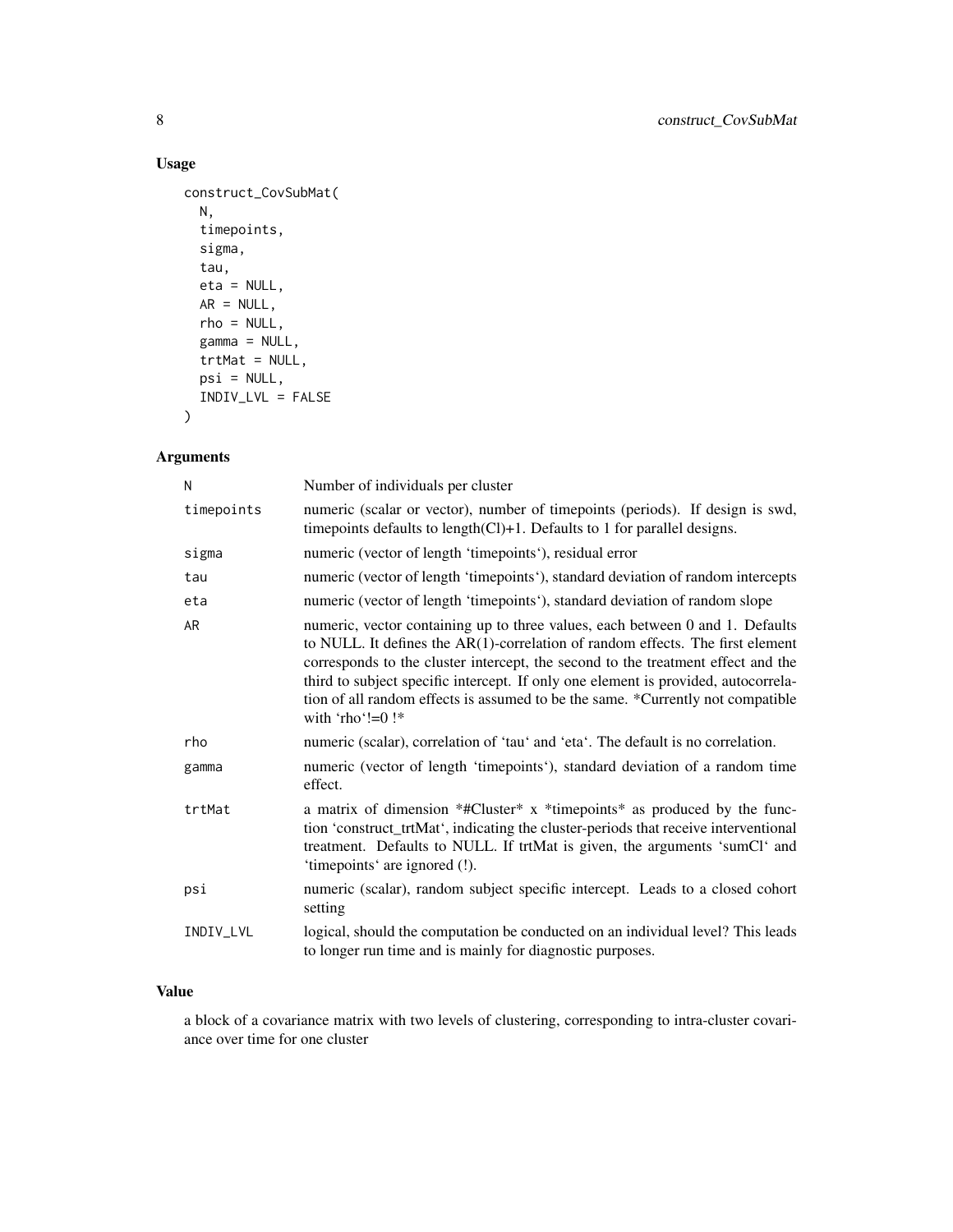<span id="page-8-0"></span>construct\_DesMat *Construct the Design Matrix*

# Description

Constructs the design matrix with one column for every (fixed) parameter to be estimated and one row for every cluster for every timepoint. This function calls 'construct\_trtMat' to construct a matrix that indicates treatment status for each cluster at each timepoint. This is then transformed into the first column of the design matrix. 'construct\_CovMat' further calls 'construct\_timeAdjust' to get the fixed effect(s) of the timepoints.

Note: Unlike the usual notation, the treatment effect is in the first column (for easier access by higher level functions).

#### Usage

```
construct_DesMat(
  Cl = NULL,trtDelay = NULL,
  dsntype = "SWD",
  timepoints = NULL,
  timeAdjust = "factor",
  period = NULL,
  trtmatrix = NULL,
  timeB1k = NULL,N = NULL,incomplete = NULL,
  INDIV_LVL = FALSE
\lambda
```

| C1         | integer (vector), number of clusters per sequence group (in SWD), or number in<br>control and intervention (in parallel designs)                               |
|------------|----------------------------------------------------------------------------------------------------------------------------------------------------------------|
| trtDelay   | numeric (possibly vector), value(s) between 0 and 1 specifying the proportion<br>of intervention effect in the first (second ) intervention phase.             |
| dsntype    | character, defines the type of design. Options are "SWD", "parallel" and "paral-<br>lel_baseline", defaults to "SWD".                                          |
| timepoints | numeric (scalar or vector), number of timepoints (periods). If design is swd,<br>time points defaults to length $(Cl)+1$ . Defaults to 1 for parallel designs. |
| timeAdjust | character, specifies adjustment for time periods. One of the following: "factor",<br>"linear", "none", "periodic". Defaults to "factor".                       |
| period     | numeric (scalar)                                                                                                                                               |
| trtmatrix  | an optional user defined matrix to define treatment allocation                                                                                                 |
| timeBlk    | an optional user defined matrix that defines the time adjustment in one cluster.<br>Is repeated for every cluster.                                             |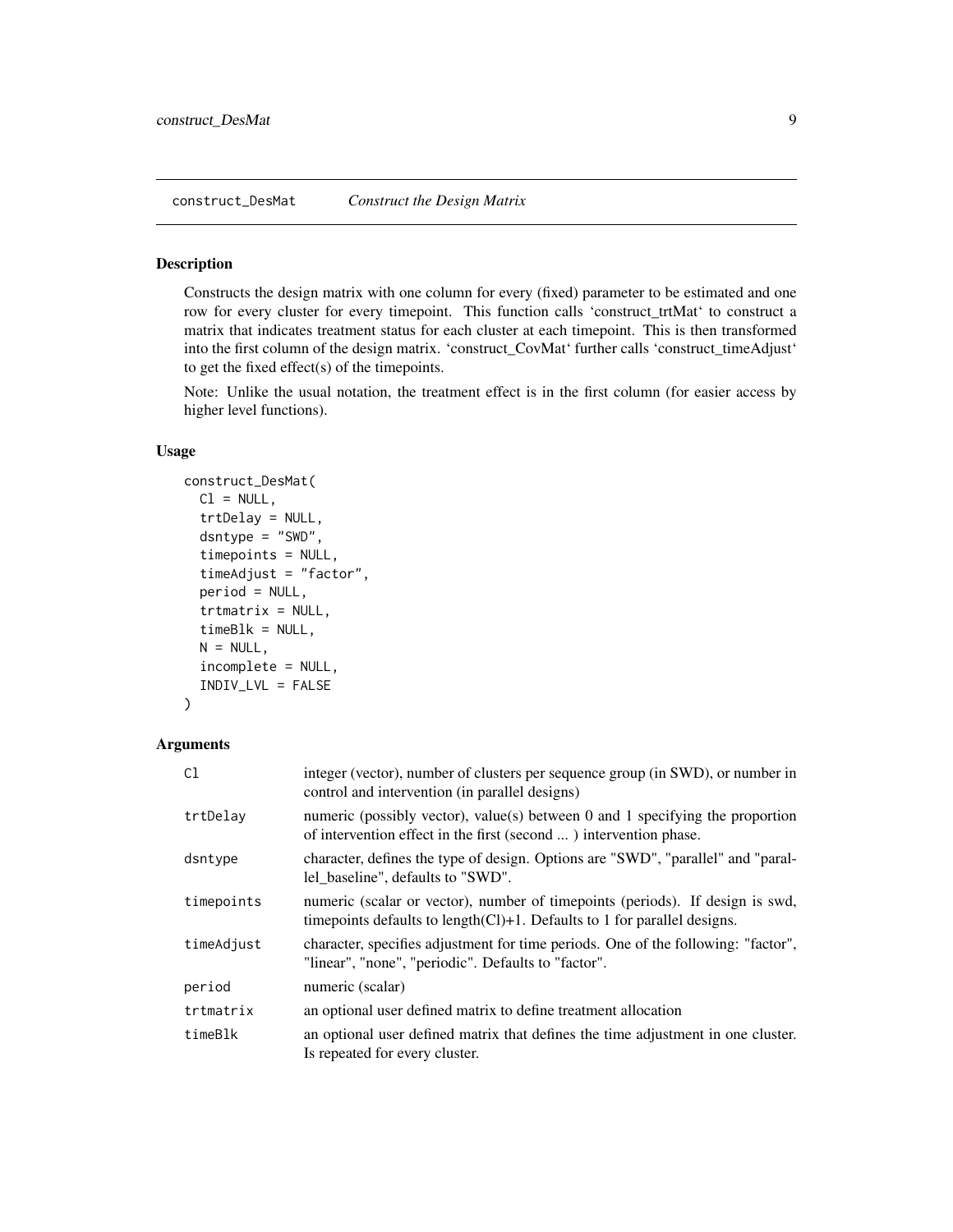<span id="page-9-0"></span>

| N          | numeric, number of individuals per cluster. Either a scalar, vector of length<br>#Clusters or a matrix of dimension #Clusters x timepoints. Defaults to 1 if not<br>passed.                                                                                                      |
|------------|----------------------------------------------------------------------------------------------------------------------------------------------------------------------------------------------------------------------------------------------------------------------------------|
| incomplete | integer, either a scalar (only for SWD) or a matrix. A vector defines the num-<br>ber of periods before and after the switch from control to intervention that are<br>observed. A matrix consists of 1's for observed clusterperiods and 0's for unob-<br>served clusterperiods. |
| INDIV LVL  | logical, should the computation be conducted on an individual level? This leads<br>to longer run time and is mainly for diagnostic purposes.                                                                                                                                     |

an object of class DesMat

# Examples

```
construct_DesMat(Cl=c(2,0,1))
construct_DesMat(Cl=c(2,0,1), N=c(1,3,2))
## manually defined time adjustment (same as above)
timeBlock <- matrix(c(1,0,0,0,
                      1,1,0,0,
                      1,0,1,0,
                      1,0,0,1), 4, byrow=TRUE)
construct_DesMat(Cl=c(2,0,1), timeBlk=timeBlock)
```

| construct_incompMat | Constructs a matrix of 0 and 1 for unobserved and observed cluster |
|---------------------|--------------------------------------------------------------------|
|                     | <i>periods, respectively.</i>                                      |

# Description

Mostly useful to build incomplete stepped wedge designs

#### Usage

```
construct_incompMat(incomplete, dsntype, timepoints, Cl, trtmatrix = NULL)
```

| incomplete | integer, either a scalar (only for SWD) or a matrix. A vector defines the num-<br>ber of periods before and after the switch from control to intervention that are<br>observed. A matrix consists of 1's for observed clusterperiods and 0's for unob-<br>served clusterperiods. |
|------------|----------------------------------------------------------------------------------------------------------------------------------------------------------------------------------------------------------------------------------------------------------------------------------|
| dsntype    | character, defines the type of design. Options are "SWD", "parallel" and "paral-<br>lel baseline", defaults to "SWD".                                                                                                                                                            |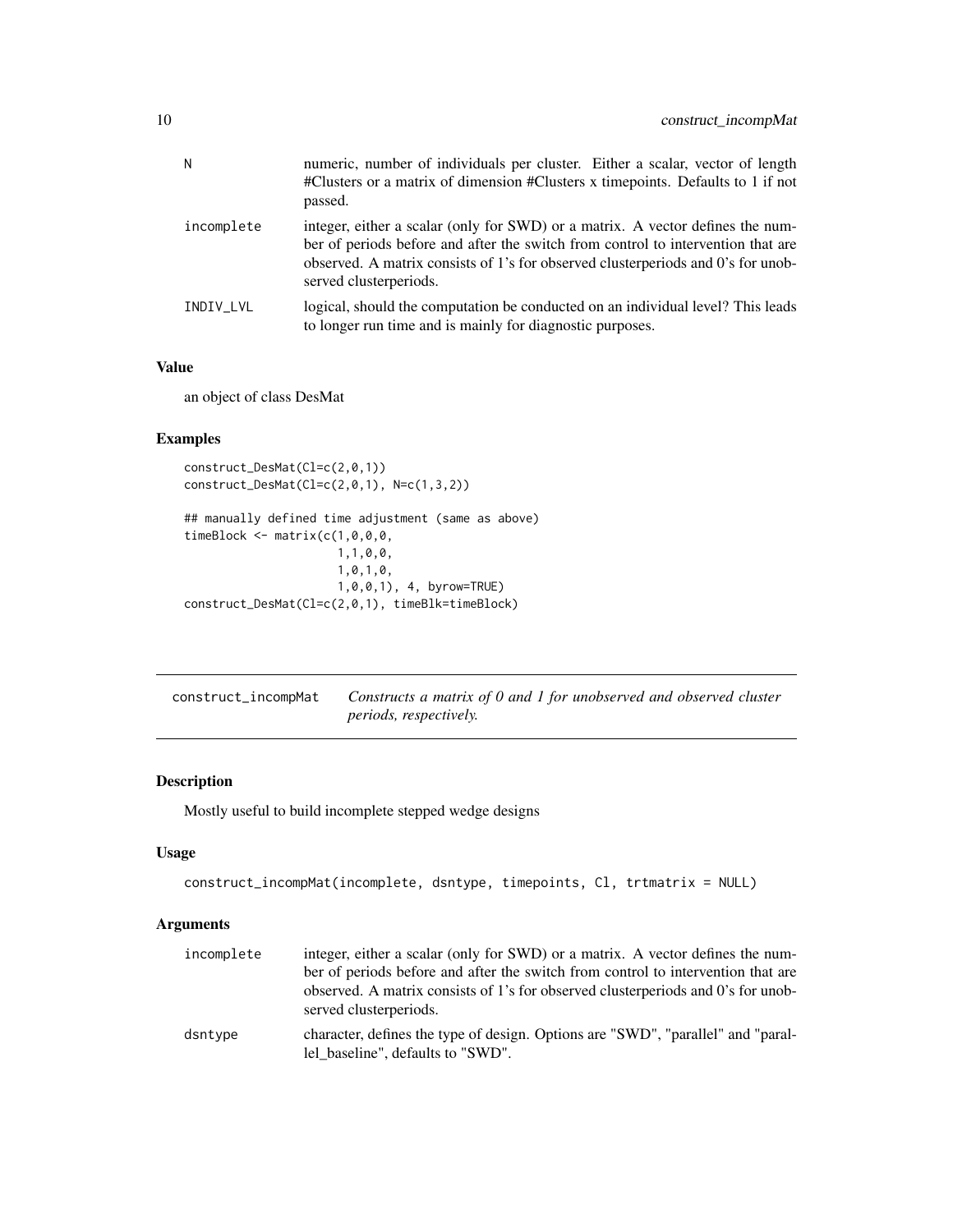<span id="page-10-0"></span>

| timepoints | numeric (scalar or vector), number of timepoints (periods). If design is swd,<br>time points defaults to length $(Cl)+1$ . Defaults to 1 for parallel designs. |
|------------|----------------------------------------------------------------------------------------------------------------------------------------------------------------|
| C1         | integer (vector), number of clusters per sequence group (in SWD), or number in<br>control and intervention (in parallel designs)                               |
| trtmatrix  | an optional user defined matrix to define treatment allocation                                                                                                 |

a matrix

construct\_timeAdjust *Construct the time period adjustment in the design matrix*

# Description

Offers several options to adjust for secular trends.

# Usage

```
construct_timeAdjust(
  Cl,
  timepoints,
  timeAdjust = "factor",
 period = NULL,
  timeBlk = NULL
)
```
# Arguments

| C1         | integer (vector), number of clusters per sequence group (in SWD), or number in<br>control and intervention (in parallel designs)                               |
|------------|----------------------------------------------------------------------------------------------------------------------------------------------------------------|
| timepoints | numeric (scalar or vector), number of timepoints (periods). If design is swd,<br>time points defaults to length $(Cl)+1$ . Defaults to 1 for parallel designs. |
| timeAdjust | character, specifies adjustment for time periods. One of the following: "factor",<br>"linear", "none", "periodic". Defaults to "factor".                       |
| period     | numeric (scalar)                                                                                                                                               |
| timeBlk    | an optional user defined matrix that defines the time adjustment in one cluster.<br>Is repeated for every cluster.                                             |

# Value

a matrix with one row for every cluster at every timepoint and number of columns depending of adjustment type.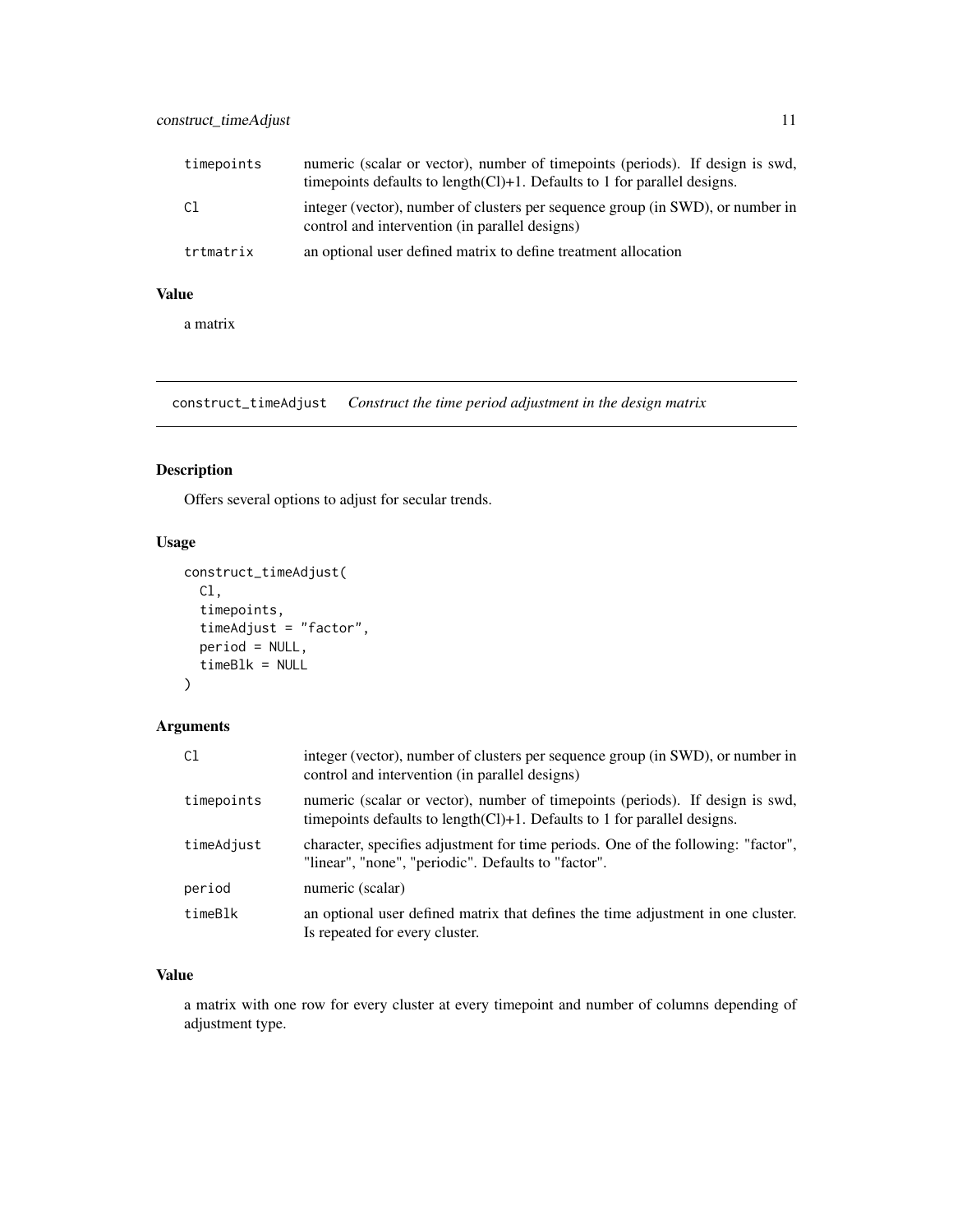<span id="page-11-0"></span>construct\_trtMat *Construct Treatment Matrix*

# Description

Constructs a matrix of '#cluster' rows and '#timepoint' columns, indicating treatment status in each cluster at each timepoint.

# Usage

construct\_trtMat(Cl, trtDelay, dsntype, timepoints = NULL)

# Arguments

| C <sub>1</sub> | integer (vector), number of clusters per sequence group (in SWD), or number in<br>control and intervention (in parallel designs)                               |
|----------------|----------------------------------------------------------------------------------------------------------------------------------------------------------------|
| trtDelay       | numeric (possibly vector), value(s) between 0 and 1 specifying the proportion<br>of intervention effect in the first (second ) intervention phase.             |
| dsntype        | character, defines the type of design. Options are "SWD", "parallel" and "paral-<br>lel baseline", defaults to "SWD".                                          |
| timepoints     | numeric (scalar or vector), number of timepoints (periods). If design is swd,<br>time points defaults to length $(Cl)+1$ . Defaults to 1 for parallel designs. |

# Value

a matrix trtMat, where rows and columns correspond to cluster and timepoints, respectively

# Examples

```
construct_trtMat(Cl=c(1,2,1), trtDelay=c(.2,.8), dsntype="SWD")
```
plot.DesMat *plot.DesMat*

# Description

plot.DesMat

#### Usage

```
## S3 method for class 'DesMat'
plot(x, show\_colorbar = FALSE, ...)
```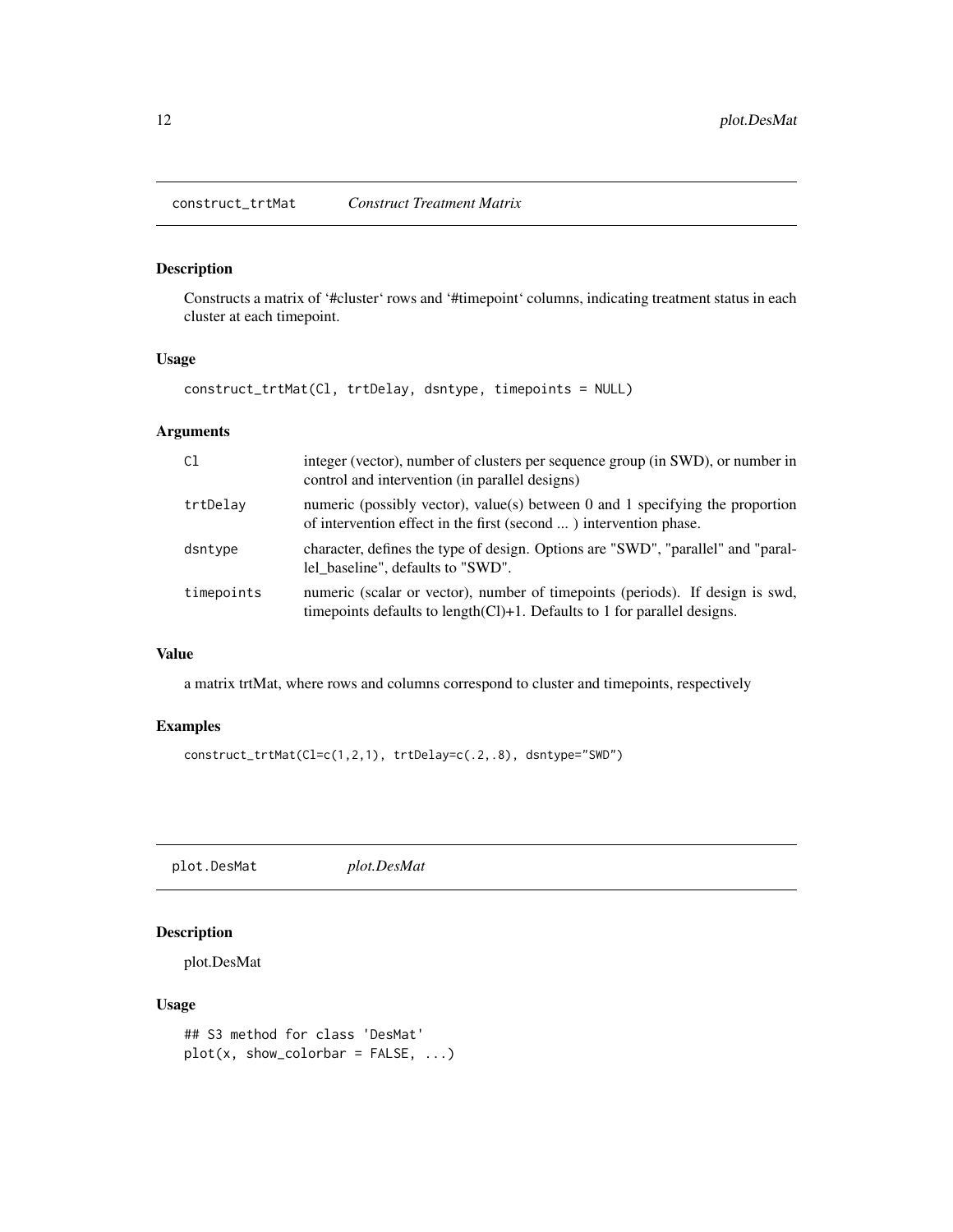# <span id="page-12-0"></span>plot.wlsPower 13

#### Arguments

| X             | An object of class 'DesMat'            |
|---------------|----------------------------------------|
| show_colorbar | logical, should the colorbar be shown? |
| .             | Arguments to be passed to methods      |

#### Value

a plotly html widget, displaying the treatment status

# Examples

```
x \le - construct_DesMat(C=c(2,2,2,0,2,2,2),.5)
```
plot.wlsPower *plot an object of class 'wlsPower'*

# Description

Up to four plots (selectable by 'which') that visualise: the contribution of each cluster-period cell to the treatment effect estimator, the information content of each cluster-period cell, the treatment status for each cluster for each time point and the covariance matrix. By default, only the first two plots are returned.

# Usage

```
## S3 method for class 'wlsPower'
plot(
  x,
  which = NULL,
  show_colorbar = NULL,
  annotations = NULL,
  marginal_plots = TRUE,
  ...
)
```

| $\mathsf{x}$  | object of class wlsPower                                                                                                                          |
|---------------|---------------------------------------------------------------------------------------------------------------------------------------------------|
| which         | Specify a subset of the numbers '1:4' to select plots. The default is '1:2' or '1',<br>depending on whether 'x' contains the information content. |
| show_colorbar | logical, should the colorbars be shown?                                                                                                           |
| annotations   | logical, should the cell contributions be annotated in the Plot?                                                                                  |
|               | marginal_plots should the influence of whole periods, clusters also be plotted?                                                                   |
| $\cdot$       | Arguments to be passed to methods                                                                                                                 |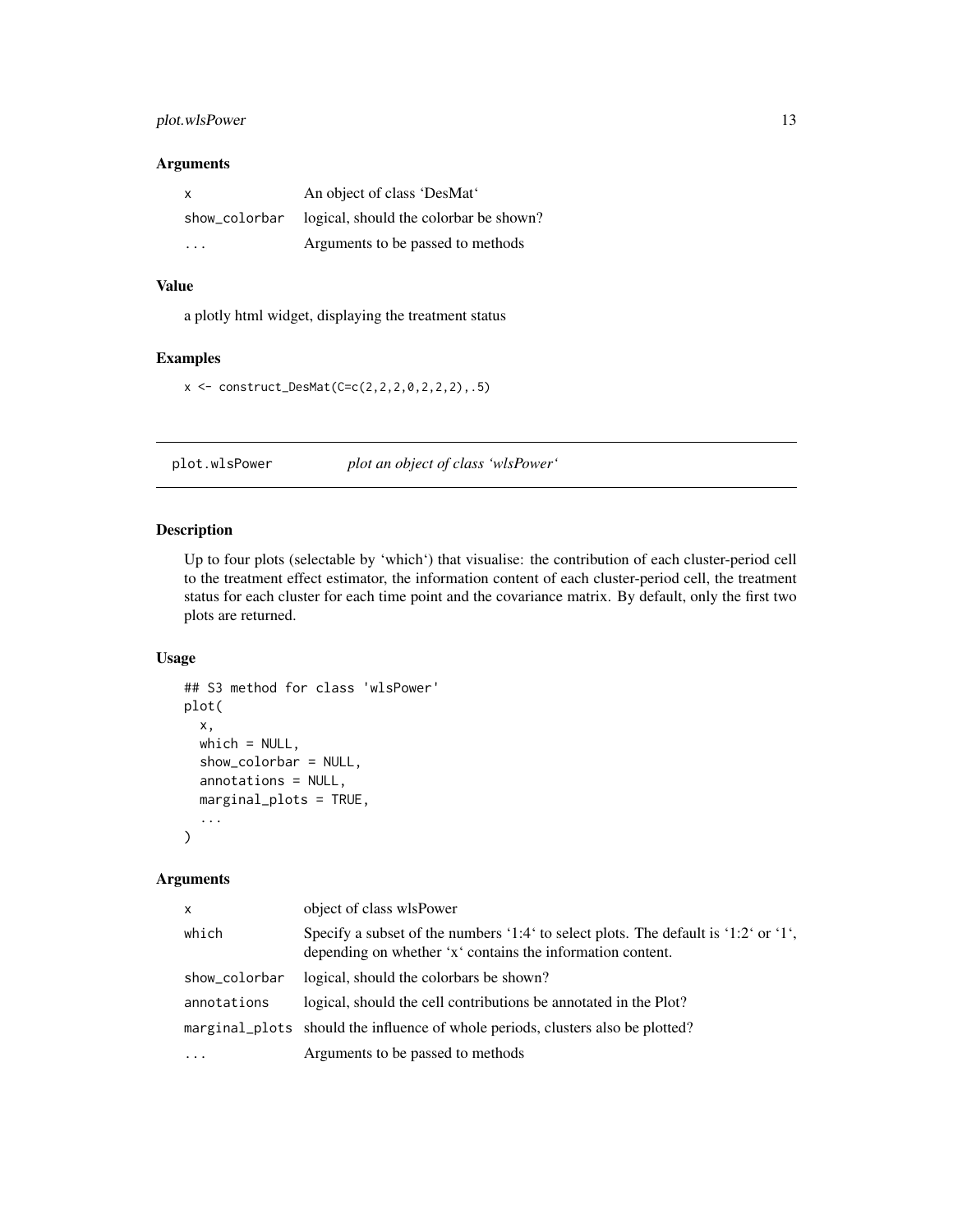a list of plotly html widgets

plot\_CellWeights *plot cell contributions (weights) of a wls object*

#### Description

plot cell contributions (weights) of a wls object

#### Usage

```
plot_CellWeights(
  x,
  annotations = NULL,
  show_colorbar = TRUE,
  marginal_plots = TRUE
\mathcal{L}
```
#### Arguments

| X           | object of class wlsPower                                                        |
|-------------|---------------------------------------------------------------------------------|
| annotations | logical, should the cell contributions be annotated in the Plot?                |
|             | show_colorbar logical, should the colorbars be shown?                           |
|             | marginal plots should the influence of whole periods, clusters also be plotted? |

# Value

a plotly html widget

plot\_CovMat *Visualise a Covariance Matrix*

# Description

Currently not exported.

# Usage

plot\_CovMat(CovMat, show\_colorbar = FALSE)

| CovMat        | A covariance matrix (possibly in sparse matrix notation) |
|---------------|----------------------------------------------------------|
| show_colorbar | logical, should the colorbar be shown?                   |

<span id="page-13-0"></span>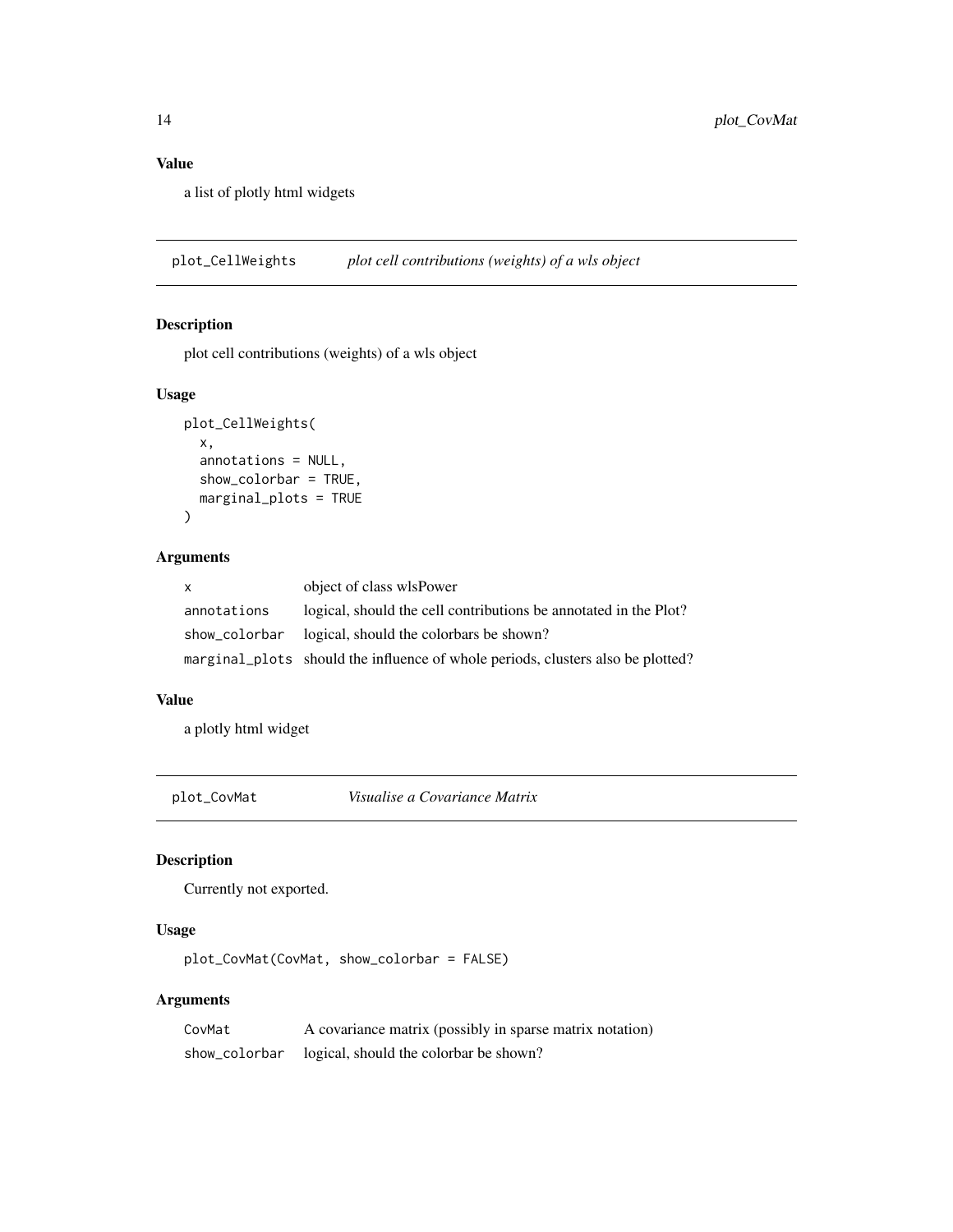# <span id="page-14-0"></span>plot\_InfoContent 15

# Value

a plotly object

plot\_InfoContent *plot the information content of a wls object*

# Description

plot the information content of a wls object

# Usage

```
plot_InfoContent(
  IC,
  annotations = NULL,
  show_colorbar = TRUE,
 marginal_plots = TRUE
)
```
# Arguments

| IC          | a matrix with information content for each cluster at each time period          |
|-------------|---------------------------------------------------------------------------------|
| annotations | logical, should the cell contributions be annotated in the Plot?                |
|             | show_colorbar logical, should the colorbars be shown?                           |
|             | marginal plots should the influence of whole periods, clusters also be plotted? |

# Value

a plotly object

print.DesMat *print.DesMat*

# Description

print.DesMat

#### Usage

```
## S3 method for class 'DesMat'
print(x, \ldots)
```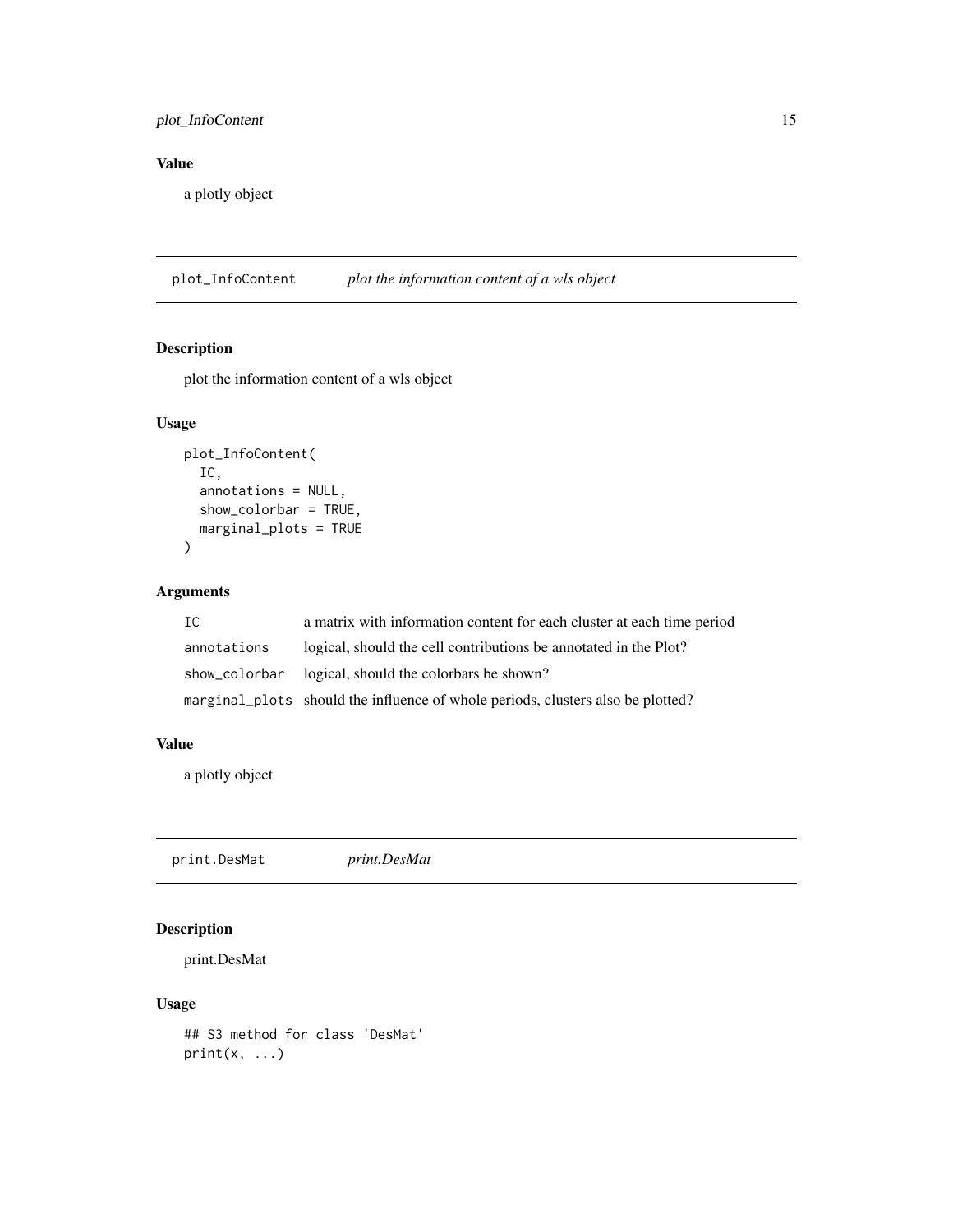#### Arguments

|          | An object of class 'DesMat        |
|----------|-----------------------------------|
| $\cdots$ | Arguments to be passed to methods |

# Value

Messages with information about the design.

print.wlsPower *Print an object of class 'wlsPower'*

# Description

Print an object of class 'wlsPower'

# Usage

## S3 method for class 'wlsPower'  $print(x, \ldots)$ 

# Arguments

| X        | object of class wlsPower          |
|----------|-----------------------------------|
| $\cdots$ | Arguments to be passed to methods |

#### Value

Messages, containing information about (at least) power and significance level

RandEff\_to\_alpha012 *Correlation structure: transform random effects to alpha*

# Description

Correlation structure: transform random effects to alpha

#### Usage

```
RandEff_to_alpha012(sigResid, tau, gamma, psi)
```

| sigResid | Residual standard deviation on individual leve          |
|----------|---------------------------------------------------------|
| tau      | standard deviation of random cluster intercept          |
| gamma    | standard deviation of random time effect                |
| psi      | standard deviation of random subject specific intercept |

<span id="page-15-0"></span>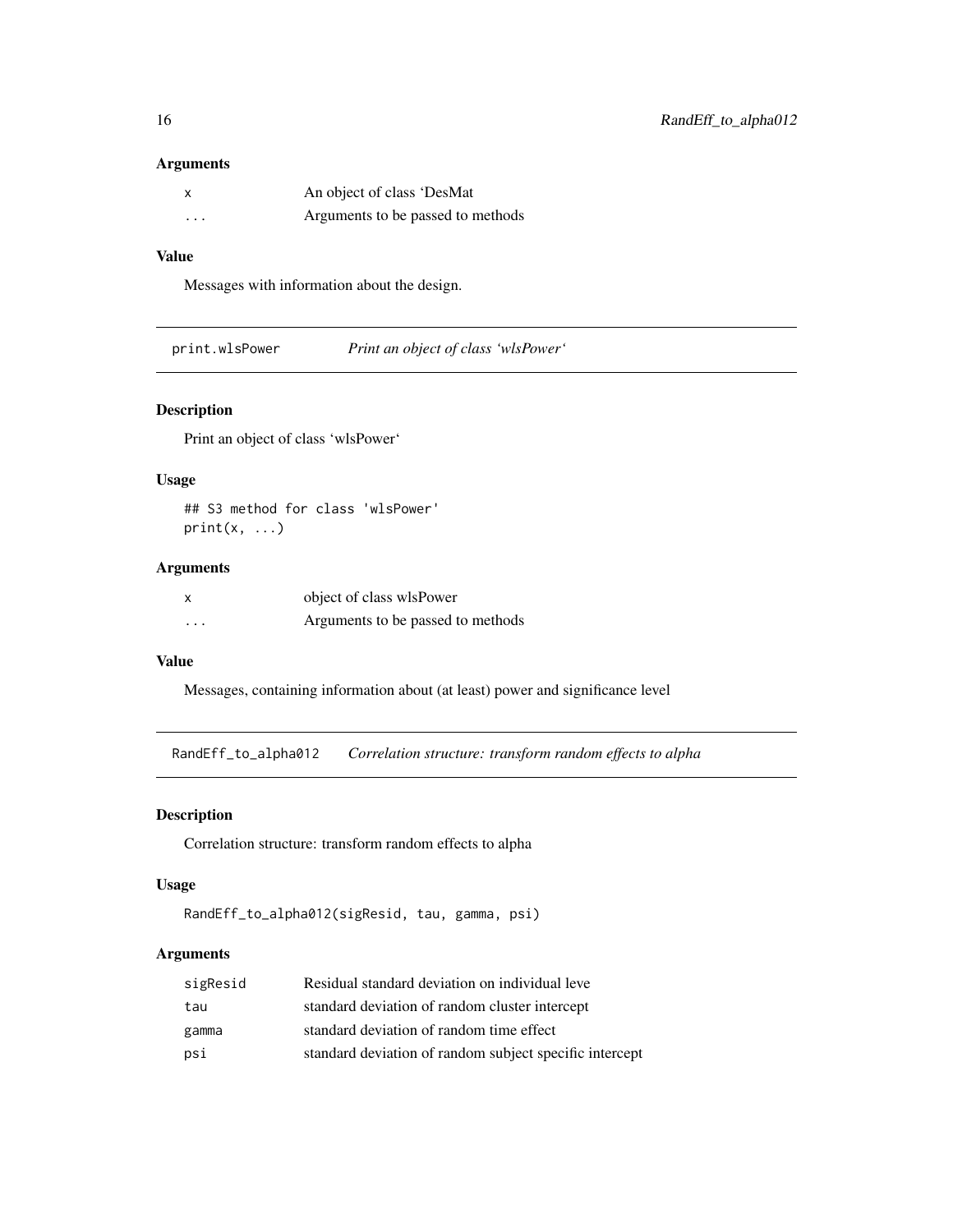# <span id="page-16-0"></span>SteppedPower-pkg 17

#### Value

a list containing four named elements (possibly matrices): 'alpha0', 'alpha1', 'alpha2' specify a correlation structure and SigMarg denotes the marginal standard deviation

#### Examples

```
RandEff_to_alpha012(sigResid=sqrt(11), tau=4, gamma=3, psi=2)
## The function is vectorised:
RandEff_to_alpha012(sigResid = matrix(c(0,1,2,3,4,5), 2, 3),
                   tau = matrix(c(1,1,1,0,0,0), 2, 3),
                   gamma = matrix(c(0,0,1,0,0,1), 2, 3),
                   psi = matrix(c(0,1,1,0,0,1), 2, 3))
```
SteppedPower-pkg *SteppedPower*

#### Description

SteppedPower offers tools for power and sample size calculation as well as design diagnostics for longitudinal mixed model settings, with a focus on stepped wedge designs. All calculations are oracle estimates i.e. assume random effect variances to be known (or guessed) in advance.

#### Author(s)

Philipp Mildenberger <pmildenb@uni-mainz.de>

tTestPwr *Compute Power of a Wald Test*

#### Description

Computes the power of a scaled Wald test given a standard error, an effect size, the degrees of freedom of the t-distribution and a significance level. Computes the exact power, see second example

#### Usage

 $tTestPwr(d, se, df, sig. level = 0.05)$ 

| d         | numeric, raw effect                               |
|-----------|---------------------------------------------------|
| -se       | numeric, standard error                           |
| df        | numeric, degrees of freedom of the t-distribution |
| sig.level | numeric, significance level, defaults to 0.05     |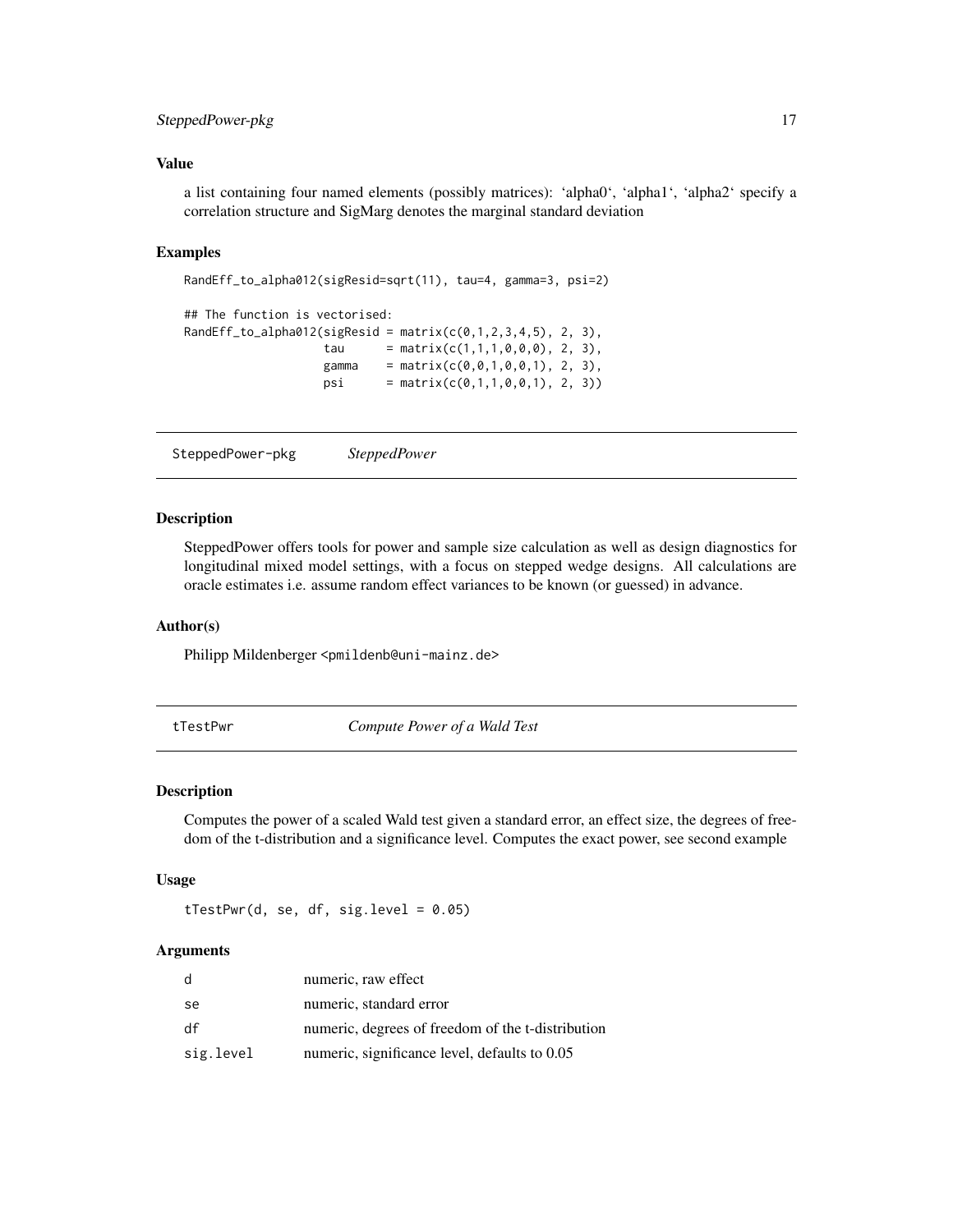a scalar

#### Examples

```
tTestPwr(4,1,10) ; tTestPwr(4,1,30) ; tTestPwr(4,1,Inf)
```
VarClosed\_Kasza *Closed formula for treatment variance in open cohort settings*

# Description

From Kasza et al "Sample size and power calculations for open cohort longitudinal cluster rondomized trials" 2020

#### Usage

VarClosed\_Kasza(trtMat, tau, gamma = 0, psi = 0, sigma, N, chi)

#### Arguments

| trtMat | a matrix trtMat to define treatment allocation, where rows and columns corre-<br>spond to cluster and timepoints, respectively |
|--------|--------------------------------------------------------------------------------------------------------------------------------|
| tau    | numeric, standard deviation of random intercepts                                                                               |
| gamma  | numeric, random time effect                                                                                                    |
| psi    | numeric, random subject specific intercept.                                                                                    |
| sigma  | numeric, residual error on subject level.                                                                                      |
| N      | numeric, number of individuals per cluster.                                                                                    |
| chi    | Attrition factor                                                                                                               |

#### Value

numeric, variance of the estimator for treatment effect

# Examples

```
## test setting, from Hussey&Hughes 2007 ####
trtMat <- construct_DesMat(c(6,6,6,6))$trtMat
tau <- .025 ; sigma <- sqrt(.041*.959) ; N <- 100 ;
gamma <- 0.01 ; psi <- .1 ; chi <- .7
tmp <- VarClosed_Kasza(trtMat, tau=tau, sigma=sigma, gamma=0, psi=0, N=N, chi=0)
tTestPwr((.05-.032), sqrttmp), df = Inf)wlsPower(C1 = rep(6, 4), N=N, mu0=.05, mu1=.032, verbose=0,sigma=sigma, gamma=0, tau=tau, psi=0)
```
<span id="page-17-0"></span>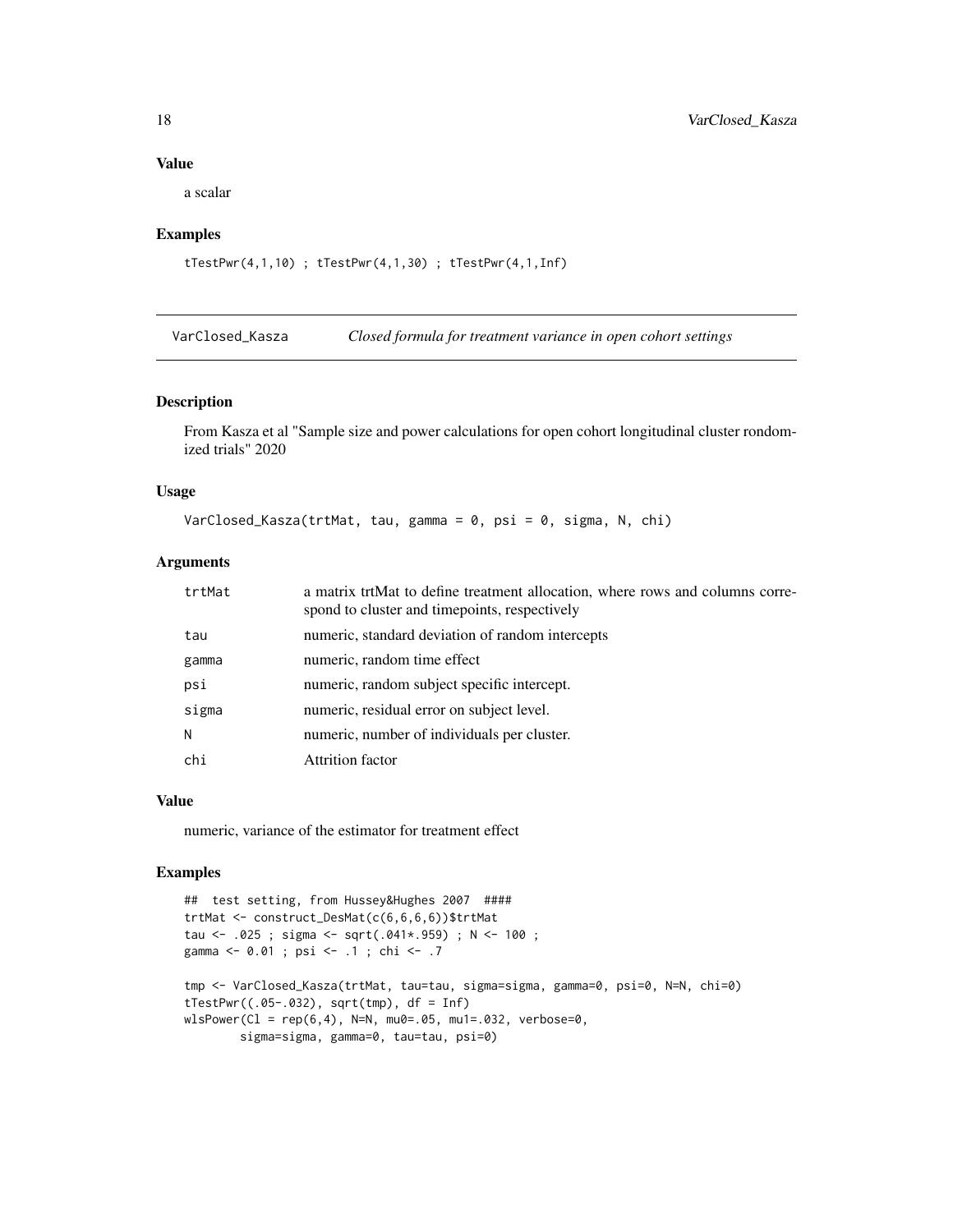#### <span id="page-18-0"></span>VarClosed Li 19

```
tmp <- VarClosed_Kasza(trtMat, tau=tau, sigma=sigma, gamma=gamma, psi=psi, N=N, chi=0)
tTestPwr((.05-.032), sqrttmp), df = Inf)wlsPower(C1 = rep(6, 4), N=N, mu0=.05, mu1=.032, verbose=0,sigma=sigma, gamma=gamma, tau=tau, psi=psi)
tmp <- VarClosed_Kasza(trtMat, tau=tau, sigma=sigma, gamma=gamma, psi=psi, N=N, chi=1)
tTestPwr((.05-.032), sqrttmp), df = Inf)wlsPower(C1 = rep(6, 4), N=N, mu0=.05, mu1=.032, verbose=0,sigma=sigma, gamma=sqrt(gamma^2+psi^2/N), tau=tau, psi=0)
tmp <- VarClosed_Kasza(trtMat, tau=tau, sigma=sigma, gamma=gamma, psi=psi, N=N, chi=chi)
tTestPwr((.05-.032), sqrt(tmp), df = Inf)
wlsPower(Cl = rep(6,4), N=N, mu0=.05, mu1=.032, verbose=0,
         sigma=sigma, gamma=sqrt(gamma^2+chi*psi^2/N), tau=tau, psi=sqrt(1-chi)*psi)
```
VarClosed\_Li *Closed formula for treatment variance, with proportional decay*

#### Description

From Li et al "Design and analysis considerations for cohort stepped wedge cluster randomized trials with a decay correlation structure"

#### Usage

VarClosed\_Li(trtMat, tau, psi, N, AR)

#### Arguments

| a matrix trtMat to define treatment allocation, where rows and columns corre-<br>spond to cluster and timepoints, respectively |
|--------------------------------------------------------------------------------------------------------------------------------|
| numeric, standard deviation of random intercepts                                                                               |
| numeric, random subject specific intercept.                                                                                    |
| numeric, number of individuals per cluster.                                                                                    |
| numeric (scalar), It defines the $AR(1)$ -correlation of random effects.                                                       |
|                                                                                                                                |

#### Value

numeric, variance of the estimator for treatment effect

#### Examples

```
## test setting, from Hussey&Hughes 2007 ####
trtMat <- construct_DesMat(c(6,6,6,6))$trtMat
tau <- .025 ; N <- 100 ; psi <- .1 ; AR <- .6
tmp <- VarClosed_Li(trtMat, tau=tau, psi=psi, N=N, AR=AR)
tTestPwr((.05-.032), se=sqrt(tmp), Inf)
wlsPower(Cl=rep(6,4), mu0=.05, mu1=.032, AR=AR,
         tau=tau, N=N, sigma=0, psi=psi, verbose=0)
```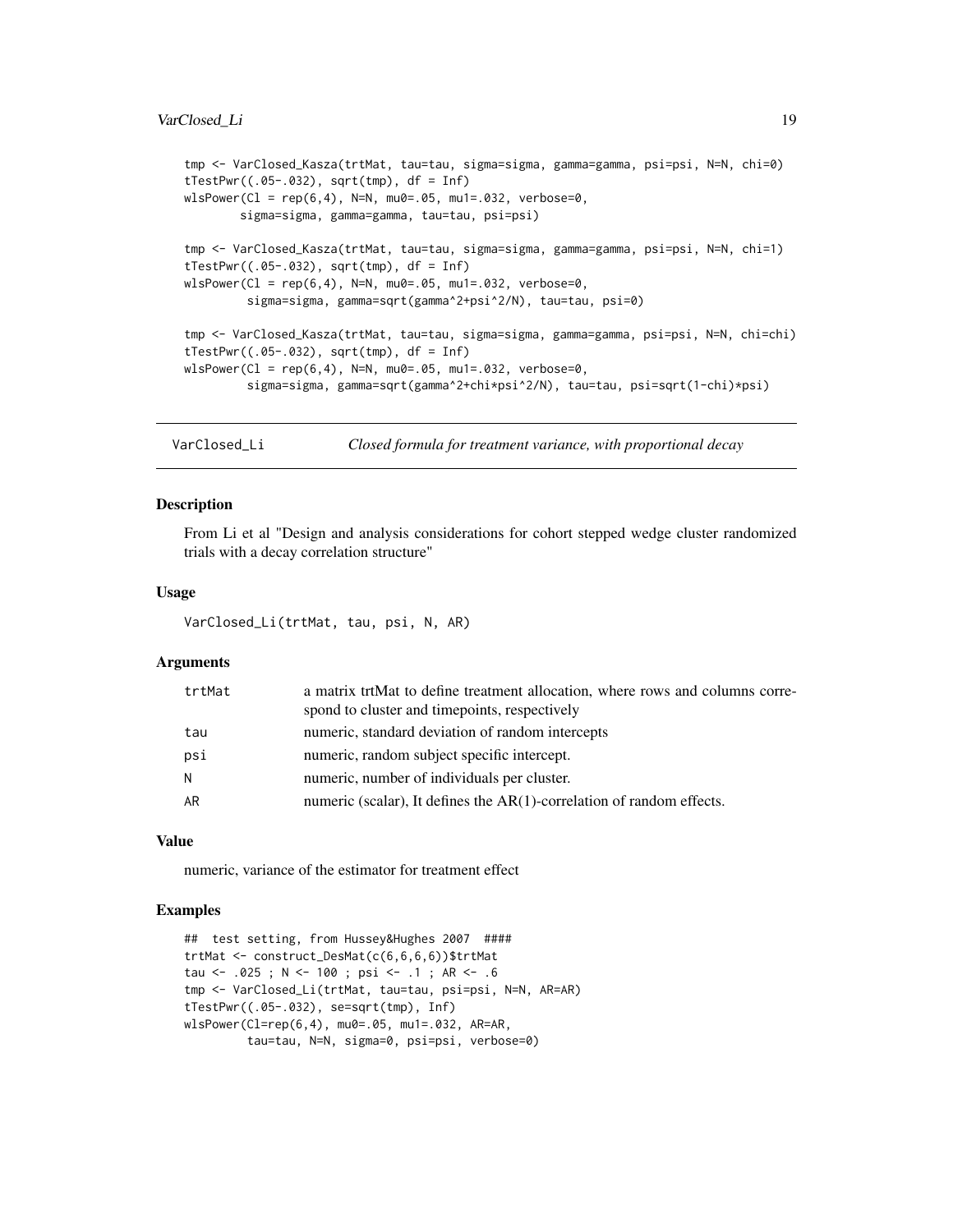#### <span id="page-19-0"></span>**Description**

This is the main function of the SteppedPower package. It calls the constructor functions for the design matrix and covariance matrix, and then calculates the variance of the intervention effect estimator. The latter is then used to compute the power of a Wald test of a (given) intervention effect.

#### Usage

```
wlsPower(
  Cl = NULL,timepoints = NULL,
  DesMat = NULL,
  trtDelay = NULL,
  incomplete = NULL,
  timeAdjust = "factor",
  period = NULL,
  dsntype = "SWD",
  mu0,
  mu1,
  marginal_mu = FALSE,
  signa = NULL,tau = NULL,eta = NULL,
  AR = NULL,rho = NULL,
  gamma = NULL,psi = NULL,alpha_0_1_2 = NULL,CovMat = NULL,N = NULL,power = NULL,family = "gaussian",
  N_{range} = c(1, 1000),
  sig. level = 0.05,dfAdjust = "none",
  INDIV_LVL = FALSE,
  INFO_CONTENT = NULL,
  verbose = 1
)
```
# Arguments

Cl integer (vector), number of clusters per sequence group (in SWD), or number in control and intervention (in parallel designs)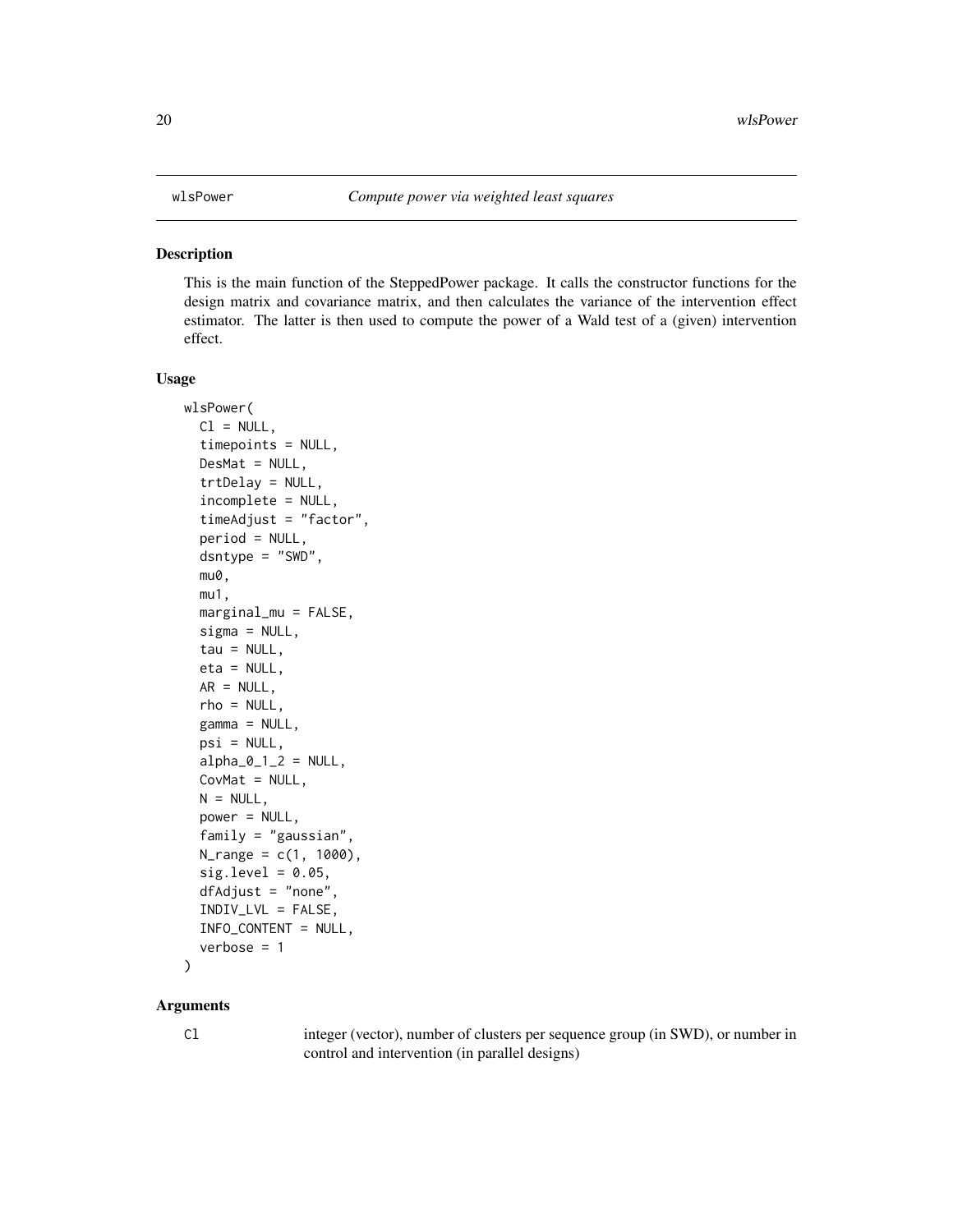#### wlsPower 21

| timepoints    | numeric (scalar or vector), number of timepoints (periods). If design is swd,<br>timepoints defaults to length(Cl)+1. Defaults to 1 for parallel designs.                                                                                                                                                                                                                                                                                           |
|---------------|-----------------------------------------------------------------------------------------------------------------------------------------------------------------------------------------------------------------------------------------------------------------------------------------------------------------------------------------------------------------------------------------------------------------------------------------------------|
| DesMat        | Either an object of class 'DesMat' or a matrix indicating the treatment status<br>for each cluster at each timepoint. If supplied, 'timepoints', 'Cl', 'trtDelay' are<br>ignored.                                                                                                                                                                                                                                                                   |
| trtDelay      | numeric (possibly vector), value(s) between $0$ and $1$ specifying the proportion<br>of intervention effect in the first (second ) intervention phase.                                                                                                                                                                                                                                                                                              |
| incomplete    | integer, either a scalar (only for SWD) or a matrix. A vector defines the num-<br>ber of periods before and after the switch from control to intervention that are<br>observed. A matrix consists of 1's for observed clusterperiods and 0's for unob-<br>served clusterperiods.                                                                                                                                                                    |
| timeAdjust    | character, specifies adjustment for time periods. One of the following: "factor",<br>"linear", "none", "periodic". Defaults to "factor".                                                                                                                                                                                                                                                                                                            |
| period        | numeric (scalar)                                                                                                                                                                                                                                                                                                                                                                                                                                    |
| dsntype       | character, defines the type of design. Options are "SWD", "parallel" and "paral-<br>lel_baseline", defaults to "SWD".                                                                                                                                                                                                                                                                                                                               |
| mu0           | numeric (scalar), mean under control                                                                                                                                                                                                                                                                                                                                                                                                                |
| mu1           | numeric (scalar), mean under treatment                                                                                                                                                                                                                                                                                                                                                                                                              |
| marginal_mu   | logical. Only relevant for non-gaussian outcome. Indicates whether mu0 and<br>mu1 are to be interpreted as marginal prevalence under control and under treat-<br>ment, respectively, or whether they denote the prevalence conditional on random<br>effects being 0 (It defaults to the latter). *(experimental!)*                                                                                                                                  |
| sigma         | numeric, residual error of cluster means if no N given.                                                                                                                                                                                                                                                                                                                                                                                             |
| tau           | numeric, standard deviation of random intercepts                                                                                                                                                                                                                                                                                                                                                                                                    |
| eta           | numeric (scalar or matrix), standard deviation of random slopes. If 'eta' is given<br>as scalar, 'trtMat' is needed as well.                                                                                                                                                                                                                                                                                                                        |
| AR            | numeric, vector containing up to three values, each between 0 and 1. Defaults<br>to NULL. It defines the $AR(1)$ -correlation of random effects. The first element<br>corresponds to the cluster intercept, the second to the treatment effect and the<br>third to subject specific intercept. If only one element is provided, autocorrela-<br>tion of all random effects is assumed to be the same. *Currently not compatible<br>with 'rho'!=0 !* |
| rho           | numeric (scalar), correlation of 'tau' and 'eta'. The default is no correlation.                                                                                                                                                                                                                                                                                                                                                                    |
| gamma         | numeric (scalar), random time effect                                                                                                                                                                                                                                                                                                                                                                                                                |
| psi           | numeric (scalar), random subject specific intercept. Leads to a closed cohort<br>setting                                                                                                                                                                                                                                                                                                                                                            |
| $alpha_0_1_2$ | numeric vector or list of length 2 or 3, that consists of alpha_0, alpha_1 and<br>alpha_2. Can be used instead of random effects to define the correlation struc-<br>ture, following Li et al. (2018). When omitting alpha_2, this describes a cross-<br>sectional design, where alpha_0 and alpha_1 define the intracluster correlation<br>and cluster autocorrelation, respectively - as defined by Hooper et al. (2016).                         |
| CovMat        | numeric, a positive-semidefinite matrix with $(HClusters \cdot timepoints)$ rows and<br>columns. If 'CovMat' is given, 'sigma', 'tau', 'eta', 'rho', 'gamma' and 'psi' as<br>well as 'alpha $_0_1_2$ ' must be NULL.                                                                                                                                                                                                                                |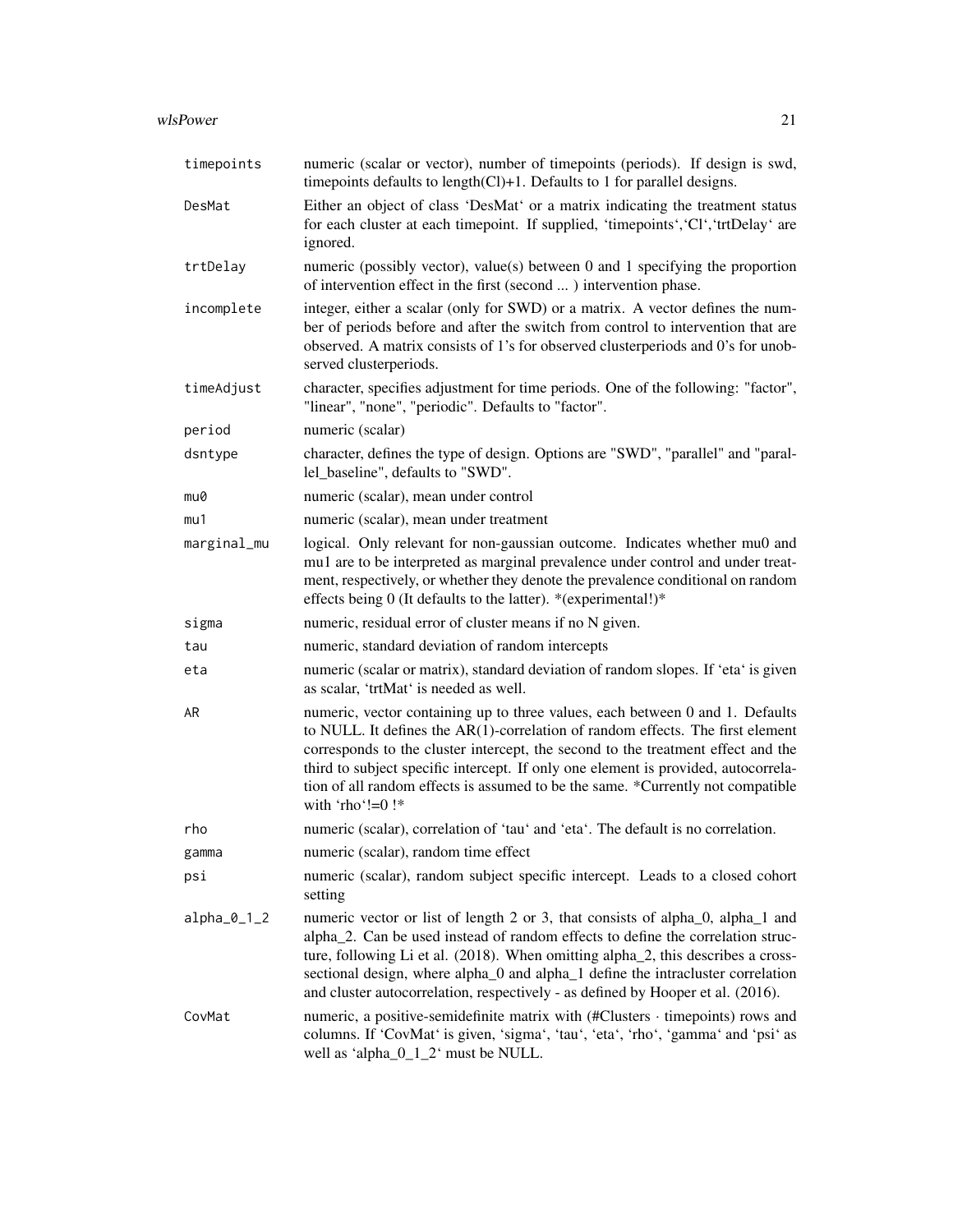| N            | numeric, number of individuals per cluster. Either a scalar, vector of length<br>#Clusters or a matrix of dimension #Clusters x timepoints. Defaults to 1 if not<br>passed.                            |
|--------------|--------------------------------------------------------------------------------------------------------------------------------------------------------------------------------------------------------|
| power        | numeric, a specified target power. If supplied, the minimal 'N' is returned.                                                                                                                           |
| family       | character, distribution family. One of "gaussian", "binomial". Defaults to "gaus-<br>sian"                                                                                                             |
| N_range      | numeric, vector specifying the lower and upper bound for 'N', ignored if 'power'<br>is NULL.                                                                                                           |
| sig.level    | numeric (scalar), significance level, defaults to 0.05                                                                                                                                                 |
| dfAdjust     | character, one of the following: "none", "between-within", "containment", "resid-<br>ual".                                                                                                             |
| INDIV_LVL    | logical, should the computation be conducted on an individual level? This leads<br>to longer run time and is mainly for diagnostic purposes.                                                           |
| INFO_CONTENT | logical, should the information content of cluster cells be computed? The de-<br>fault is 'TRUE' for designs with less or equal than 2500 cluster cells, otherwise<br>'FALSE'. Ignored if 'verbose=0'. |
| verbose      | integer, how much information should the function return? See also under<br>'Value'.                                                                                                                   |

# Details

Let  $\theta := \mu_1 - \mu_0$  the treatment effect under investigation. The variance of the treatment effect estimator  $\hat{\theta}$  can then be estimated via weighted least squares (see also vignette 'Getting Started').

#### Value

The return depends on the 'verbose' parameter. If 'verbose'=0, only the power is returned If 'verbose'=1 (the default), a list containing power, projection matrix and the parameters of the specific setting is returned. If explicitly requested (by 'verbose'=2) this list also contains the 'DesMat'object and the covariance matrix.

If INFO\_CONTENT= TRUE, the returned list contains a named list with four elements: 'Cells' is explicit computation of the information content in each cell; 'Cluster' is the information content of entire clusters; 'time' is thie information content of entire time periods and 'Closed' is a formulabased computation the information content in each cell,

# Examples

```
## See also vignette for more examples
##
##
## stepped wedge design with 5 Clusters in 5 sequences,
## residual standard deviation 2,
## cluster effect sd = 0.33, and 10 individuals per cluster.
## Further, let the mean under the null and alternative hypothesis 0 and 1,
## respectively.
wlsPower(mu0=0, mu1=1, Cl=rep(1,5), sigma=2, tau=0.33, N=10)
##
```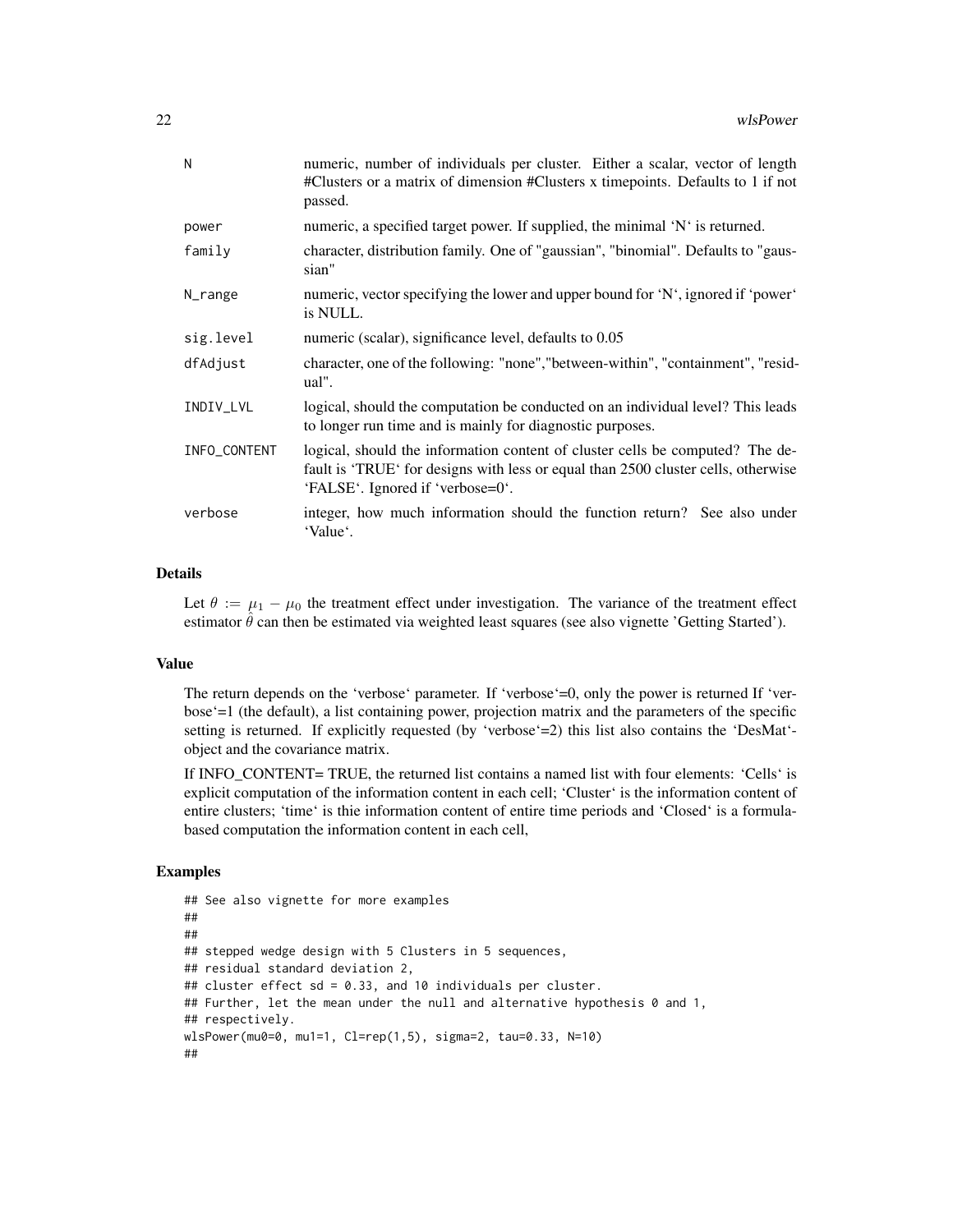wlsPower 23

```
##
## ... with auto-regressive cluster effect `AR=0.7`.
wlsPower(mu0=0, mu1=1, Cl=rep(1,5), sigma=2, tau=0.33, AR=0.7, N=10)
##
##
## ... with varying cluster size
wlsPower(mu0=0, mu1=1, Cl=rep(1,5), sigma=2, tau=0.33, N=c(12,8,10,9,14))
wlsPower(mu0=0, mu1=1, Cl=rep(1,5), sigma=2, tau=0.33,
             N=matrix(c(12,8,10,9,14,
                         11,8,10,9,13,
                         11,7,11,8,12,
                         10,7,10,8,11,
                          9,7, 9,7,11,
                          9,6, 8,7,11),5,6))
##
##
## ... with random treatment effect (with standard deviation 0.2),
## which is correlated with the cluster effect with `rho`=0.25.
wlsPower(mu0=0, mu1=1, Cl=rep(1,5), sigma=2, tau=0.33, eta=.2, rho=.25, N=10)
##
##
## ... with missing observations (a.k.a. incomplete stepped wedge design)
wlsPower(mu0=0, mu1=1, Cl=rep(1,5), sigma=2, tau=0.33, N=10, incomplete=3)
wlsPower(mu0=0, mu1=1, Cl=rep(1,5), sigma=2, tau=0.33, N=10,
             incomplete=matrix(c(1,1,1,0,0,
                                 1,1,1,1,0,
                                 1,1,1,1,1,
                                 1,1,1,1,1,
                                 0,1,1,1,1,
                                 0,0,1,1,1),5,6))
## -> the same.
##
## ... with two levels of clustering. This arises if the patients are
## observed over the whole study period
## (often referred to as closed cohort design) or if subclusters exist
## (such as wards within clinics). For
mod_aggr <- wlsPower(mu0=0, mu1=1, Cl=rep(1,5),
                          sigma=2, tau=0.33, psi=.25,
                          N=10, incomplete=3, verbose=2)
mod_indiv <- wlsPower(mu0=0, mu1=1, Cl=rep(1,5),
                          sigma=2, tau=0.33, psi=.25,
                          N=10, incomplete=3, verbose=2, INDIV_LVL=TRUE)
mod_aggr
mod_indiv
## Compare covariance matrices of first cluster
mod_aggr$CovarianceMatrix[1:6,1:6] ; mod_indiv$CovarianceMatrix[1:60,1:60]
##
##
## stepped wedge design with 5 Clusters in 5 sequences, residual sd = 2,
## cluster effect sd = 0.33. How many Individuals are needed to achieve a
## power of 80% ?
wlsPower(mu0=0, mu1=1, Cl=rep(1,5), sigma=2, tau=0.33, power=.8)
##
```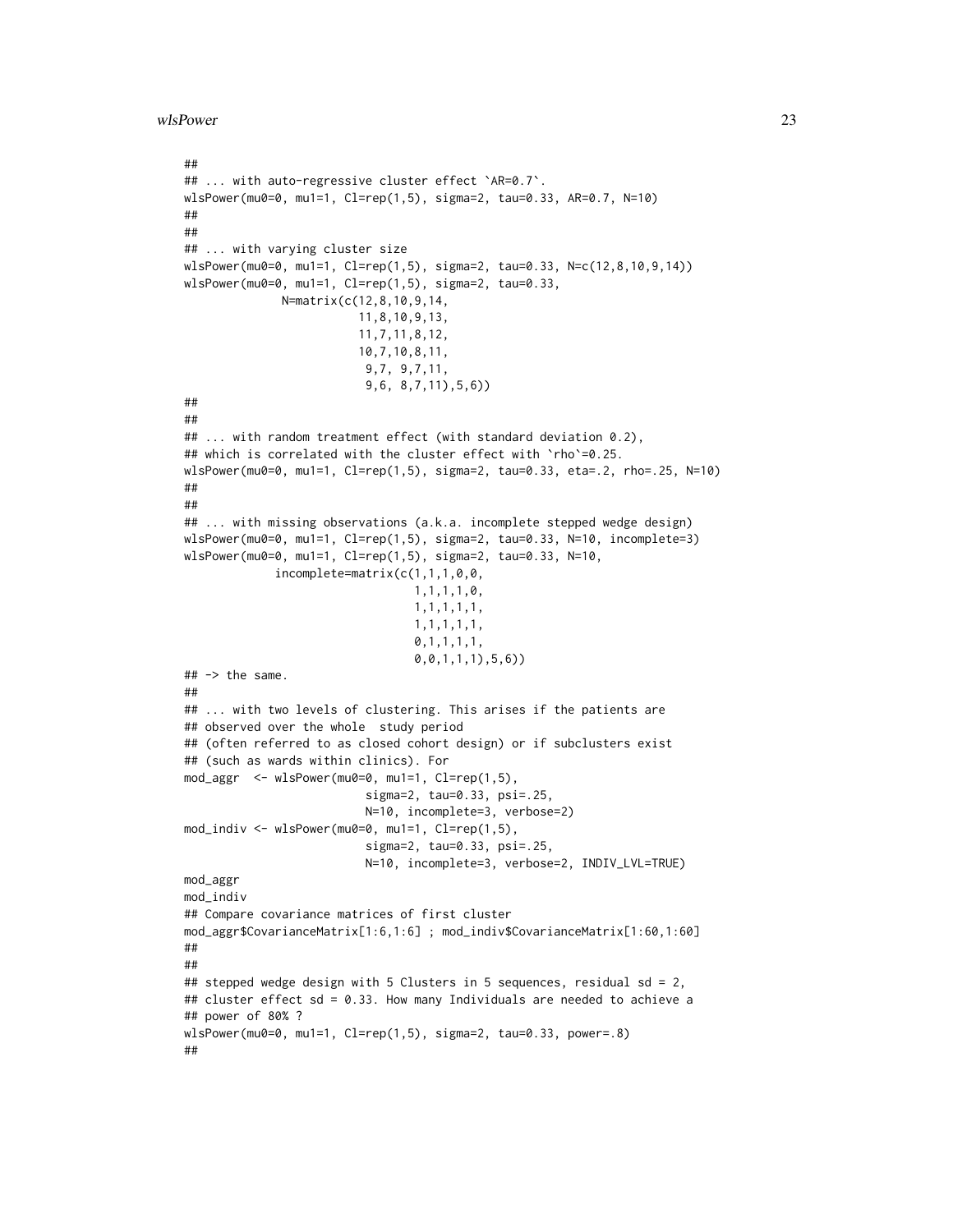```
## ... How many are needed if we have a closed cohort design with a random
## individuum effect of .7?
wlsPower(mu0=0, mu1=1, Cl=rep(1,5), sigma=2, tau=0.33, psi=.7, power=.8)
##
##
## longitudinal parallel design, with 5 time periods, 3 clusters in treatment
## and control arm each.
wlsPower(mu0=0, mu1=1, Cl=c(3,3), sigma=2, tau=0.33, N=10,
             dsntype="parallel", timepoints=5)
##
##
##
## ... with one baseline period and four parallel periods
wlsPower(mu0=0, mu1=1, Cl=c(3,3), sigma=2, tau=0.33, N=10,
              dsntype="parallel_baseline", timepoints=c(1,4))
##
##
##
## cross-over design with two timepoints before and two after the switch
wlsPower(mu0=0, mu1=1, Cl=c(3,3), sigma=2, tau=0.33, N=10,
             dsntype="crossover", timepoints=c(2,2))
##
##
##
## stepped wedge design with 32 Individuals in 8 sequences, binomial outcome,
## 50% incidence under control, 25% incidence under interventional treatment.
## cluster effect sd = 0.5 (ICC of 1/3 under control),
## every individual is its own cluster.
## ... with incidences defined conditional on cluster effect=0
wlsPower(mu0=0.5, mu1=0.25, Cl=rep(4,8), tau=0.5, N=1,
             family="binomial")
##
##
## ... with marginally defined proportions
wlsPower(mu0=0.5, mu1=0.25, Cl=rep(4,8), tau=0.5, N=1,
              family="binomial", marginal_mu=TRUE)
##
```
##